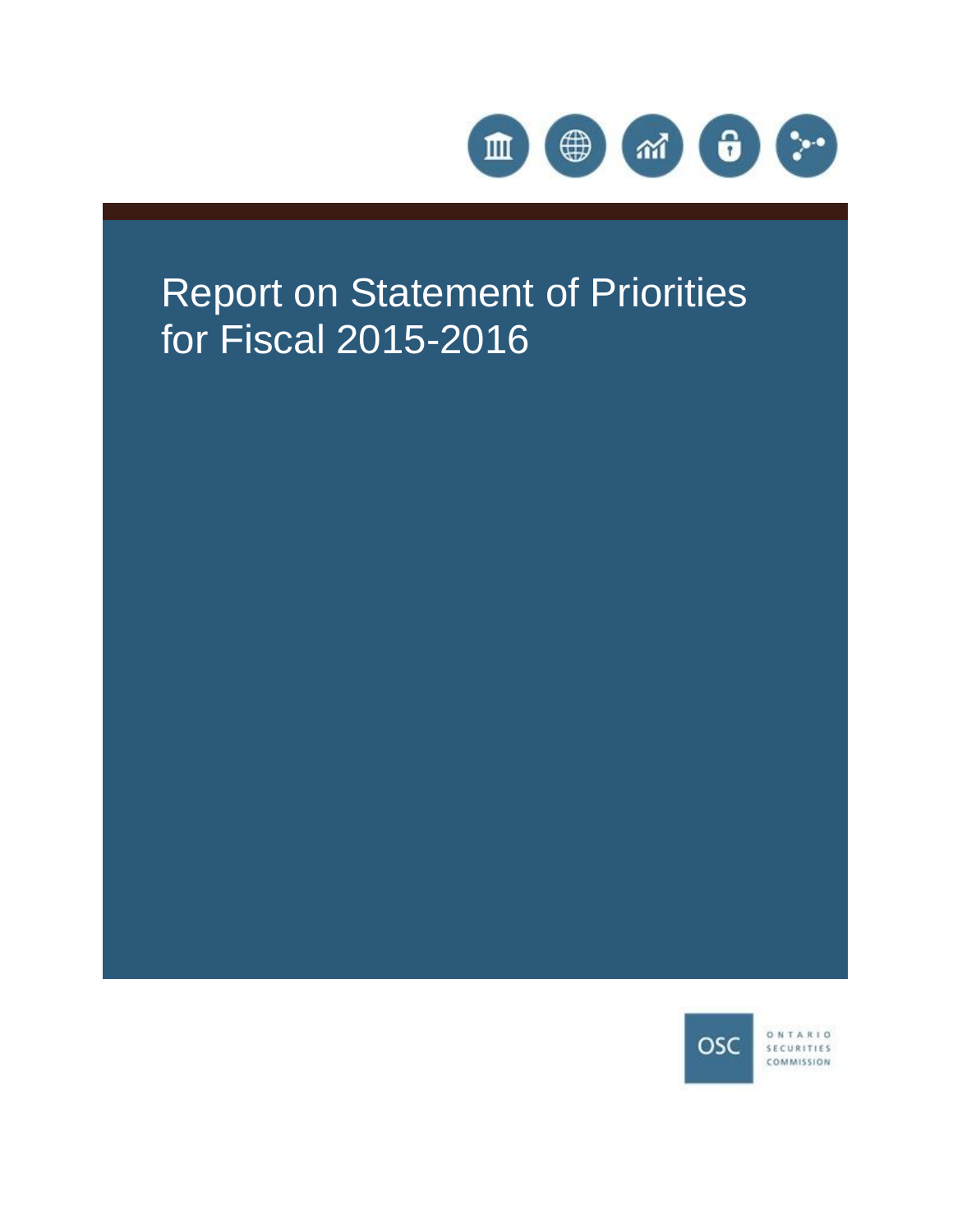#### **Introduction**

The 2015-2016 Statement of Priorities sets out a series of specific priorities and projects that the Ontario Securities Commission (OSC) plan undertook to progress towards the OSC's five strategic goals. For each of these goals the OSC identified a series of initiatives, some multi-year, in support of achieving each particular goal. This document reports on the OSC's performance against the priorities set out in the 2015-2016 Statement of Priorities and its commitment to Quality Service.

Highlights and accomplishments for each of the 2015-2016 priorities are presented in table format. *Annex A - OSC Service Commitment Summary*, outlines how the relevant OSC Branches performed against the target timelines for providing services such as answering inquiries, responding to requests for information, reviewing offering documents, applications and other filings. Summarized survey results from the various outreach and consultation sessions held over the year are presented in Annex B.

A broader discussion of OSC accomplishments during the year is available in the 2016 OSC Annual Report, to be published on the OSC website [\(www.osc.gov.on.ca](http://www.osc,gov.on.ca/)).

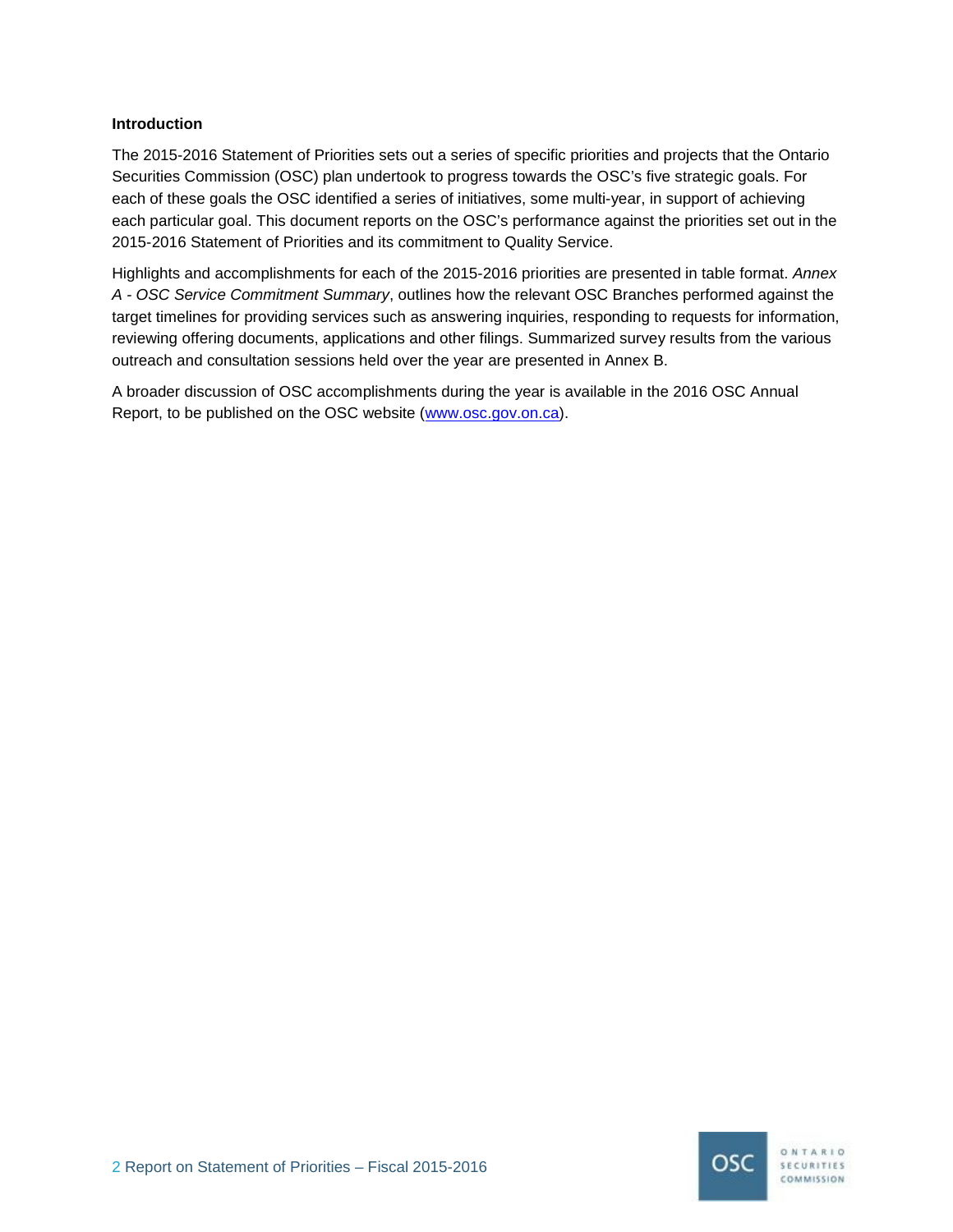#### **Goal 1: Deliver Strong Investor Protection**

The OSC continued to support strong investor protection through awareness, education and outreach activities across Ontario. A re-launched Investor Office strengthened and expanded stakeholder partnerships with government, advisory bodies, law enforcement and investor advocates (including senior focused organizations) to extend its reach and further its goals.

Significant progress was made on the best interest standard, embedded fees and point of sale initiatives. The OSC and Canadian Securities Administrators (CSA) finalized a Consultation Paper seeking comment on a set of targeted amendments to NI 31-103 as well as a potential best interest standard. Third party research to assist in advancing a policy decision on mutual fund fees was completed with the release of the Brondesbury Group's literature review and a research paper by Professor Douglas Cumming. The CSA published proposed rules aimed at introducing a new summary disclosure document for ETFs (ETF Facts) in June 2015 and amendments relating to the CSA Mutual Fund Risk Classification Methodology for Use in the Fund Facts and ETF Facts in December, 2015.

#### **Putting the Interests of Investors First**

Advance regulatory reforms that put the interests of investors first

#### **Success Measures/Expected Outcomes:**

- a. Analysis of approaches for creating a best interest duty completed
- b. Proposals developed to amend NI 31-103
- c. Staff Notice of compensation review findings including expectations for compliance and best practices

| <b>Action Plan</b> |                                                                                                                                                        | <b>Progress against Action Plan/Target Outcomes</b>                                                                                                                                                                                 |
|--------------------|--------------------------------------------------------------------------------------------------------------------------------------------------------|-------------------------------------------------------------------------------------------------------------------------------------------------------------------------------------------------------------------------------------|
| a.                 | Develop and evaluate regulatory<br>provisions to create a best interest<br>duty                                                                        | CSA Consultation Paper 33-404 - Proposals to Enhance the<br>Obligations of Advisers, Dealers, and Representatives<br>Toward Their Clients was published on April 28, 2016,<br>seeking comment on a set of targeted amendments to NI |
| b.                 | Develop and evaluate targeted<br>regulatory reforms under NI 31-103<br>to improve the advisor/client<br>relationship                                   | 31-103 as well as a potential best interest standard,<br>accompanied by guidance that may be adopted in certain<br>jurisdictions                                                                                                    |
| c.                 | Finalize analysis of advisor<br>compensation practices and<br>address those practices that are<br>inconsistent with current regulatory<br>requirements | c. Work on the CSA staff notice regarding advisor<br>compensation practices progressed, with an anticipated<br>publication in the next fiscal year                                                                                  |

**Reviewing Compensation Arrangements in Mutual Funds and Empowering Investors through Better Disclosure**

Determine what regulatory action is needed to address embedded commissions and other types of compensation arrangements and improve retail investment product disclosure

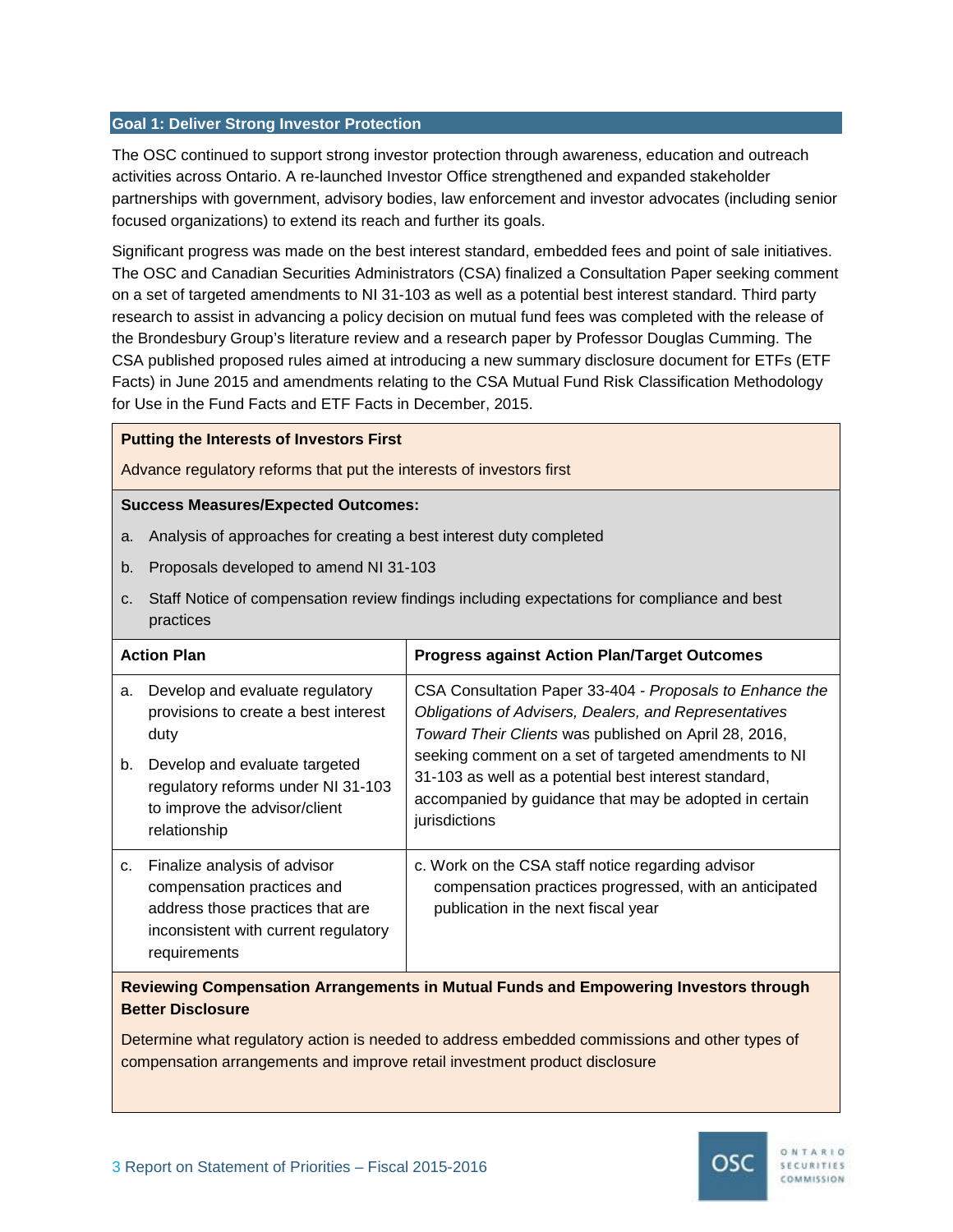- a. Third-party research completed and Staff Notice setting out key findings published
- b. Actionable results identified by the OSC including a recommendation made about embedded commissions and other types of compensation arrangements
- c. Rules to introduce a mandated CSA risk classification methodology and to introduce a new summary disclosure document for ETFs published for comment

| <b>Action Plan</b>                                                                                                                                                                                                                                           | <b>Progress against Action Plan/Target Outcomes</b>                                                                                                                                                                                                                                                                                                     |
|--------------------------------------------------------------------------------------------------------------------------------------------------------------------------------------------------------------------------------------------------------------|---------------------------------------------------------------------------------------------------------------------------------------------------------------------------------------------------------------------------------------------------------------------------------------------------------------------------------------------------------|
| Complete third-party research to<br>а.<br>determine how mutual fund<br>compensation models may<br>influence advisor behaviour                                                                                                                                | a. The third party research to assist in advancing a policy<br>decision on mutual fund fees was completed. In Q1, the<br>Brondesbury Group completed its literature review<br>evaluating the extent to which the use of fee-based vs.<br>commission-based compensation changes the nature of<br>advice and impacts investor outcomes over the long term |
|                                                                                                                                                                                                                                                              | In Q2, Professor Douglas Cumming completed empirical<br>research, using data sourced directly from Canadian<br>investment fund managers, that evaluated the extent to<br>which sales and trailing commissions influence sales                                                                                                                           |
| Review and evaluate with the CSA<br>b.<br>the research results and publish the<br>findings                                                                                                                                                                   | b. In February, 2016 an FAQ was published on the OSC and<br>CSA websites setting out questions and responses to<br>Professor Cumming's research together with an updated<br>version of the paper which sets out the results of<br>additional robustness checks intended to support his<br>findings<br>The CSA expect to publish a CSA Staff Notice to   |
|                                                                                                                                                                                                                                                              | communicate the CSA's chosen policy direction by the<br>end of June 2016                                                                                                                                                                                                                                                                                |
| Support implementation of pre-sale<br>C.<br>delivery of Fund Facts for mutual<br>funds and continue to work with the<br>CSA to implement the Point of Sale<br>initiative; specifically, publish rules<br>for comment:<br>i. to introduce a mandated CSA risk | c. The CSA published proposed amendments to introduce a<br>CSA Mutual Fund Risk Classification Methodology for<br>Use in the Fund Facts and ETF Facts on December 10,<br>2015. The comment period closed on March 9, 2016 and<br>25 comment letters were received and reviewed. Staff<br>expect to introduce the risk methodology by December<br>2016   |
| classification methodology to<br>improve the comparability of risk<br>ratings of mutual funds in the<br><b>Fund Facts</b><br>ii. to introduce a new summary                                                                                                  | The CSA published proposed rules aimed at introducing<br>a new summary disclosure document for ETFs (ETF<br>Facts) in June 2015. The comment period closed in<br>September and 20 comment letters were received and<br>reviewed                                                                                                                         |
| disclosure document for ETFs<br>(ETF Facts) and require it to be                                                                                                                                                                                             |                                                                                                                                                                                                                                                                                                                                                         |

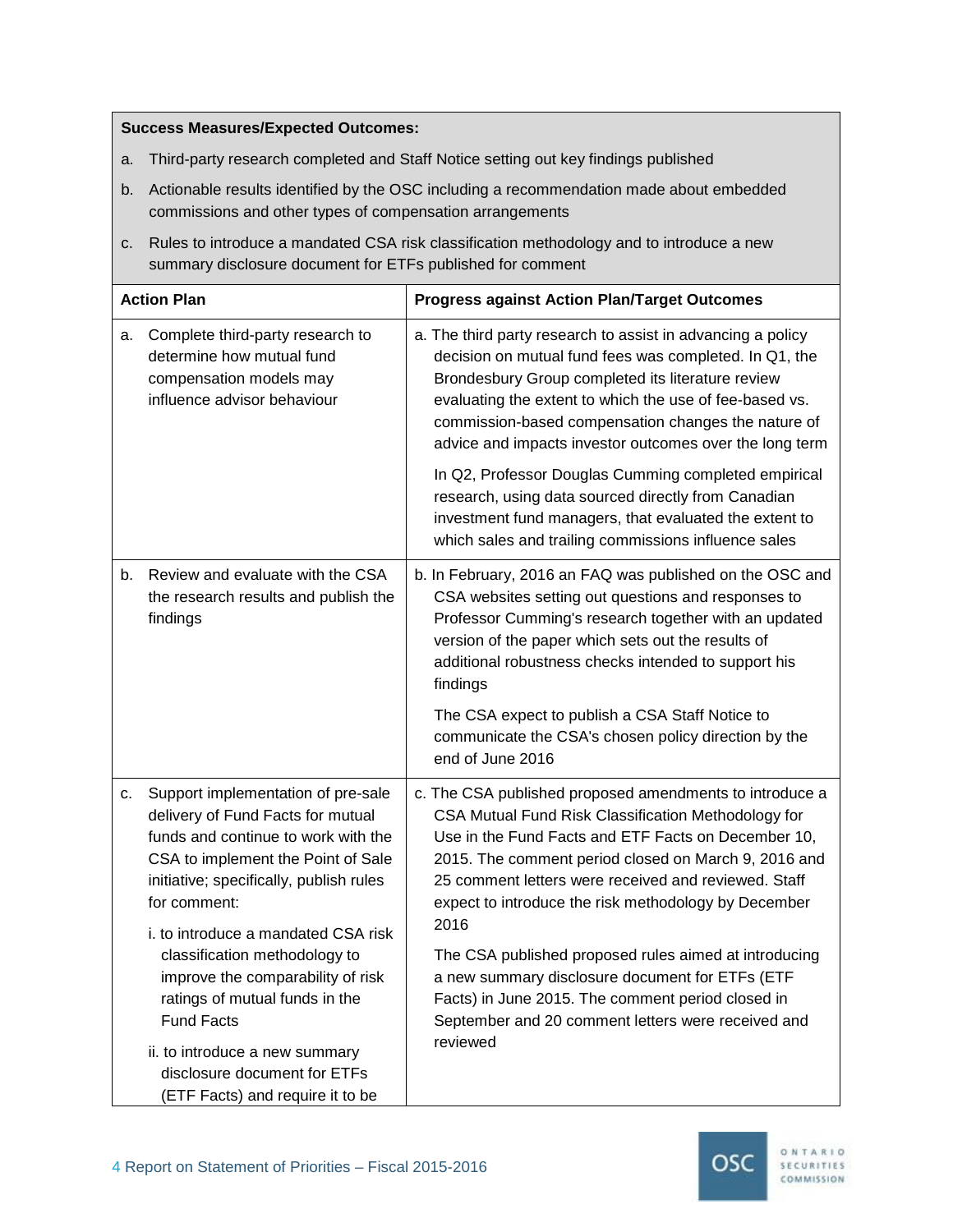| delivered                                                                                                                                                                                                                                                                                                                                                                                                                                                                                                                                                                                                                                                                                                          |                                                                                                                                                                                                                                                                                                                                                                                                                                                                                                                                                                                                                                                                                                                                                                                                                                                                                                                                                                                                                                                                                                                                                                                                                                                                                                                                                                                                                                                                                                                                                                                                                                                                                                                                                                                |  |
|--------------------------------------------------------------------------------------------------------------------------------------------------------------------------------------------------------------------------------------------------------------------------------------------------------------------------------------------------------------------------------------------------------------------------------------------------------------------------------------------------------------------------------------------------------------------------------------------------------------------------------------------------------------------------------------------------------------------|--------------------------------------------------------------------------------------------------------------------------------------------------------------------------------------------------------------------------------------------------------------------------------------------------------------------------------------------------------------------------------------------------------------------------------------------------------------------------------------------------------------------------------------------------------------------------------------------------------------------------------------------------------------------------------------------------------------------------------------------------------------------------------------------------------------------------------------------------------------------------------------------------------------------------------------------------------------------------------------------------------------------------------------------------------------------------------------------------------------------------------------------------------------------------------------------------------------------------------------------------------------------------------------------------------------------------------------------------------------------------------------------------------------------------------------------------------------------------------------------------------------------------------------------------------------------------------------------------------------------------------------------------------------------------------------------------------------------------------------------------------------------------------|--|
| <b>Improve Education, Outreach and Advocacy for Investors</b>                                                                                                                                                                                                                                                                                                                                                                                                                                                                                                                                                                                                                                                      |                                                                                                                                                                                                                                                                                                                                                                                                                                                                                                                                                                                                                                                                                                                                                                                                                                                                                                                                                                                                                                                                                                                                                                                                                                                                                                                                                                                                                                                                                                                                                                                                                                                                                                                                                                                |  |
| Advance investor protection and support to retail investors by expanding the OSC's investor<br>engagement, education and outreach                                                                                                                                                                                                                                                                                                                                                                                                                                                                                                                                                                                  |                                                                                                                                                                                                                                                                                                                                                                                                                                                                                                                                                                                                                                                                                                                                                                                                                                                                                                                                                                                                                                                                                                                                                                                                                                                                                                                                                                                                                                                                                                                                                                                                                                                                                                                                                                                |  |
| <b>Success Measures/Expected Outcomes:</b>                                                                                                                                                                                                                                                                                                                                                                                                                                                                                                                                                                                                                                                                         |                                                                                                                                                                                                                                                                                                                                                                                                                                                                                                                                                                                                                                                                                                                                                                                                                                                                                                                                                                                                                                                                                                                                                                                                                                                                                                                                                                                                                                                                                                                                                                                                                                                                                                                                                                                |  |
| a.<br>investor focused issues<br>Specific recommendations from the seniors roundtable addressed<br>b.<br>C.<br>strengthened<br><b>Action Plan</b>                                                                                                                                                                                                                                                                                                                                                                                                                                                                                                                                                                  | Existing partnerships strengthened and new external relationships created to inform and advance<br>Relationships with key senior stakeholder organizations and networks established and<br><b>Progress against Action Plan/Target Outcomes</b>                                                                                                                                                                                                                                                                                                                                                                                                                                                                                                                                                                                                                                                                                                                                                                                                                                                                                                                                                                                                                                                                                                                                                                                                                                                                                                                                                                                                                                                                                                                                 |  |
| Improve the OSC's investor focus<br>а.<br>by integrating the OSC Office of the<br>Investor with the OSC Investor<br>Education Fund (IEF) to create the<br>new Office of Investor Policy,<br>Education and Outreach, to:<br>i. establish and implement the<br>OSC's investor education strategy<br>ii. better inform investors about<br>market events, product<br>innovations and key OSC<br>regulatory and supervisory<br>activities by publishing alerts and<br>bulletins and working with investor<br>networks and organizations on<br>education and outreach<br>campaigns<br>iii. refresh and expand outreach<br>programs, such as OSC in the<br>Community, with a focus on<br>potentially vulnerable investors | a. The OSC Office of the Investor and IEF officially merged<br>on April 1, 2015. The IEF's school-based assets (lesson<br>plans, InspireFinancialLearning.ca) were transferred to<br>the Ontario Teachers' Federation<br>On October 30, 2015, the OSC re-launched its Investor<br>Office. The Office is modernizing investor engagement,<br>education, outreach and research while bringing new<br>perspectives to policy-making. To effectively establish<br>and implement the OSC's investor education strategy, in<br>conjunction with the Investor Office relaunch, staff<br>created a new InvestorOffice.ca portal, relaunched and<br>expanded its newsletter (Investor News), published OSC<br>staff Notice 11-773 (the Investor Perspective), launched<br>Re: Investing (a website that receives, answers and<br>publishes questions from the public about investing) and<br>published information for investors in seventeen different<br>languages. Overall, visits to education resources,<br>including GetSmarterAboutMoney.ca, increased by 30%<br>over the previous fiscal year<br>Since the launch, staff have also published an interactive<br>equity crowdfunding guide, created a new TFSA<br>calculator, created and launched embeddable Fact Cards<br>on topics such as working with advisors and fraud<br>prevention information<br>The Investor Office also delivered a number of OSC in<br>the Community events in different cities. The number of<br>attendees doubled over the previous year to almost 650,<br>expanding the event's outreach to potentially vulnerable<br>investors. In addition, in seeking to reach a diverse<br>audience of investors across the province, including<br>vulnerable investors, the Investor Office introduced a new |  |

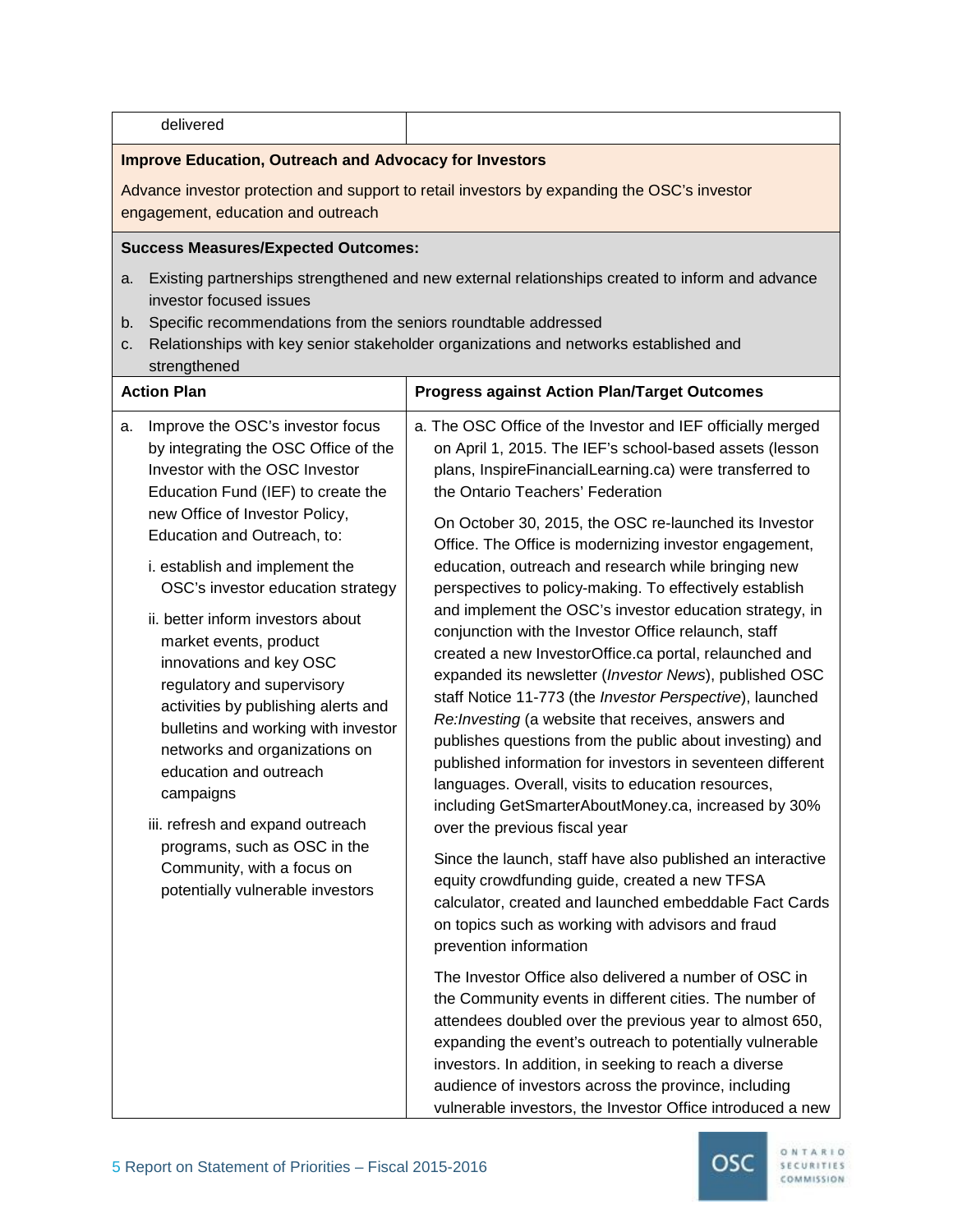|    |                                                                                                                                                                                                                                                                                                                                      | teletownhall format, which is similar in format to a call-in<br>radio show. The first two teletownhalls were part of<br>OSC's Fraud Prevention Month activities and almost<br>1,000 people participated                                                                                                                                                                                                                                                                                                                                                         |
|----|--------------------------------------------------------------------------------------------------------------------------------------------------------------------------------------------------------------------------------------------------------------------------------------------------------------------------------------|-----------------------------------------------------------------------------------------------------------------------------------------------------------------------------------------------------------------------------------------------------------------------------------------------------------------------------------------------------------------------------------------------------------------------------------------------------------------------------------------------------------------------------------------------------------------|
| b. | Obtain a better understanding of<br>investor issues and needs through<br>targeted research, seminars and<br>roundtables                                                                                                                                                                                                              | b. The Investor Office completed a key research study using<br>focus groups and online polling to examine several<br>topics, including investors' understanding of certain<br>investment industry and regulatory terminology being<br>considered as part of a proposed best interest standard<br>and targeted reforms to enhance the advisor/client<br>relationship, as well as awareness and familiarity with<br>OSC education and outreach activities                                                                                                         |
|    |                                                                                                                                                                                                                                                                                                                                      | The Investor Advisory Panel (IAP) commissioned a<br>comprehensive research study on risk profiling that<br>identified potential areas of response for regulators, the<br>investment industry and academics. The Investor Office<br>has begun discussions for a jointly organized roundtable<br>with the IAP on the research findings                                                                                                                                                                                                                            |
| c. | Respond to the issues identified at<br>the 2014/15 seniors roundtable by:<br>i. completing targeted research to<br>improve the OSC's understanding<br>of seniors' financial needs and<br>challenges<br>ii. collaborating with SROs and<br>investor and industry associations<br>to identify ways to be more<br>responsive to seniors | c. A research report commissioned by the OSC and<br>produced by the Brondesbury Group, Financial Life<br>Stages of Older Canadians, was released in June 2015<br>Investor Office participated on the Investment Funds<br>Institute of Canada's (IFIC) task force on vulnerable<br>investors, whose members include dealers, regulators<br>and investor advocates. The Office was also involved in<br>the Canadian Network for the Prevention of Elder Abuse<br>and the City of Toronto's Accountability Table for the<br>implementation of its seniors strategy |

#### **Goal 2: Deliver Responsive Regulation**

The OSC advanced its commitment to disclosure requirements on gender diversity by completing a comprehensive review of TSX listed reporting issuers, publishing the results in a multilateral staff notice and hosting a roundtable discussion of the findings. The OSC moved forward on its efforts to improve access to capital by introducing an offering memorandum and crowdfunding prospectus exemption for issuers as well as a registration framework for funding portals. As part of its commitment to provide greater transparency on data to market participants, the OSC announced that data on capital raising deals would be published regularly on its website.

There were notable changes in the market structure as the OSC with its CSA colleagues finalized the amendments to the Order Protection Rule that would address intentional order processing delays.

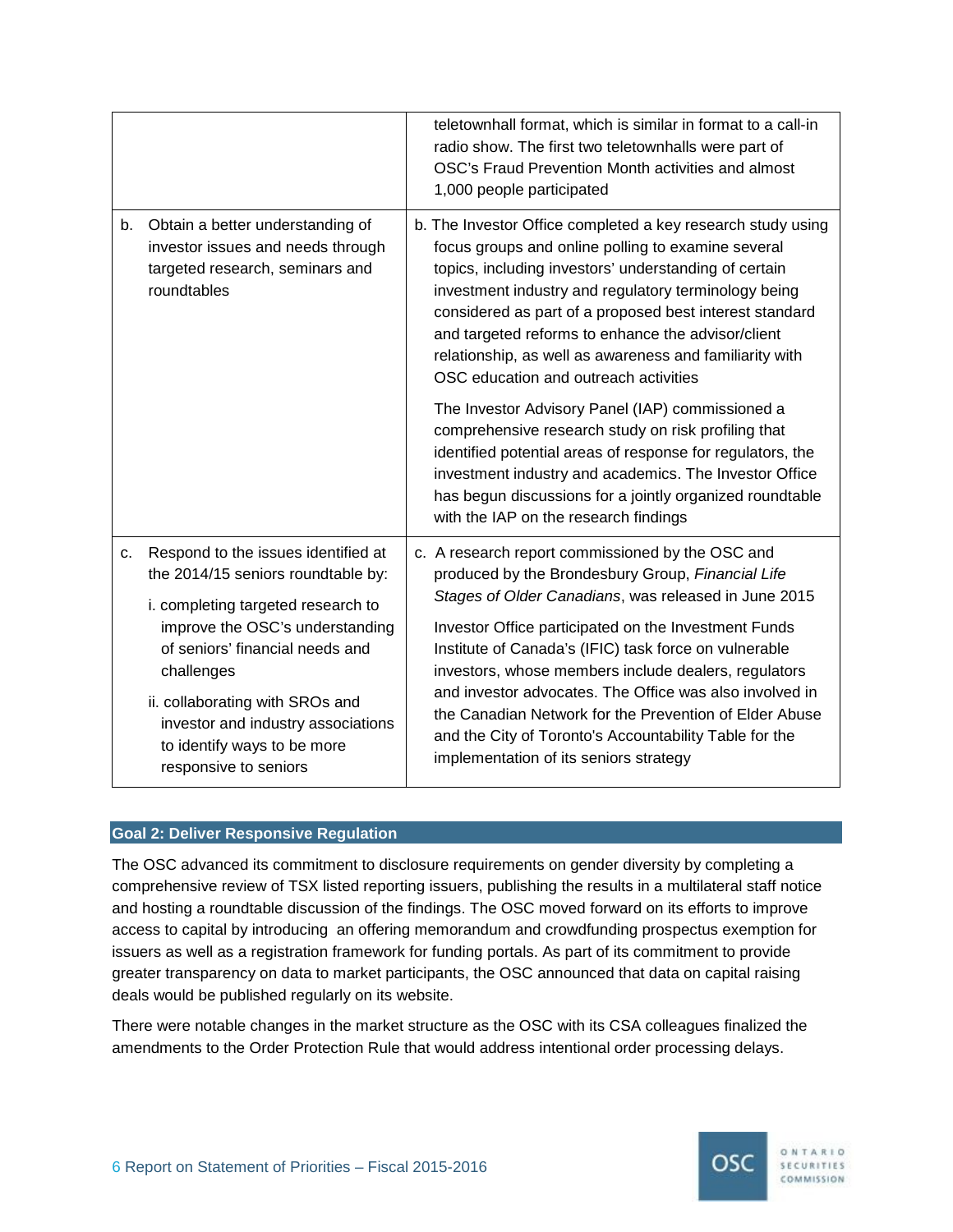#### **Women on Boards and in Executive and Senior Management Positions**

Continue efforts to promote transparency and representation of women on Boards and in executive and senior management positions for senior exchange-listed issuers

#### **Success Measures/Expected Outcomes:**

- a. Disclosure review completed and results are published
- b. Continued improvement in the transparency of Board selection and composition for senior exchange-listed issuers

| <b>Action Plan</b> |                                                                                                                                      | <b>Progress against Action Plan/Target Outcomes</b>                                                                                                                                                                                                                                                                                                                                                                                                                                                                                                                  |
|--------------------|--------------------------------------------------------------------------------------------------------------------------------------|----------------------------------------------------------------------------------------------------------------------------------------------------------------------------------------------------------------------------------------------------------------------------------------------------------------------------------------------------------------------------------------------------------------------------------------------------------------------------------------------------------------------------------------------------------------------|
| а.                 | Receive and review issuer<br>disclosures on representation of<br>women on Boards and in executive<br>and senior management positions | a. Staff completed a review of 722 of the 886 reporting<br>issuers listed on the Toronto Stock Exchange (TSX) with<br>a year-end between December 31, 2014, and March 31,<br>2015                                                                                                                                                                                                                                                                                                                                                                                    |
|                    |                                                                                                                                      | Staff plan to review the disclosure of the remaining TSX<br>listed issuers subject to the Rule with year-ends between<br>April 1 and December 31, 2015 early in 2016-17 followed<br>by publication of the data relating to this review                                                                                                                                                                                                                                                                                                                               |
| b.                 | Publish results of the disclosure<br>review                                                                                          | b. On September 28, 2015 staff published CSA Multilateral<br>Staff Notice 58-307 Staff Review of Women on Boards<br>and in Executive Officer Positions - Compliance with NI<br>58-101 Disclosure of Corporate Governance Practices.<br>The Notice summarized the findings of the review of the<br>corporate governance disclosure of issuers as it relates<br>to compliance with the rule amendments regarding<br>representation of women on boards and in executive<br>officers positions<br>Staff subsequently published the raw data file on<br>November 12, 2015 |
| c.                 | Hold consultation roundtable to<br>discuss results                                                                                   | c. On September 29, the OSC hosted a roundtable<br>discussion of the findings identified in the review.<br>Roundtable participants included Commissioners,<br>stakeholders from law firms, shareholder services firms,<br>banks, advocacy/policy groups and IIROC, as well as<br>representatives from the Ontario Women's Directorate<br>and Ministry of Finance                                                                                                                                                                                                     |
|                    | <b>Improve Access to Capital</b><br>$\sim$ $\sim$ $\sim$ $\sim$ $\sim$ $\sim$ $\sim$                                                 |                                                                                                                                                                                                                                                                                                                                                                                                                                                                                                                                                                      |

# Foster capital formation in Ontario while maintaining appropriate investor safeguards

# **Success Measures/Expected Outcomes:**

a. Rules, companion policy and guidance for the proposed new exemptions published for comment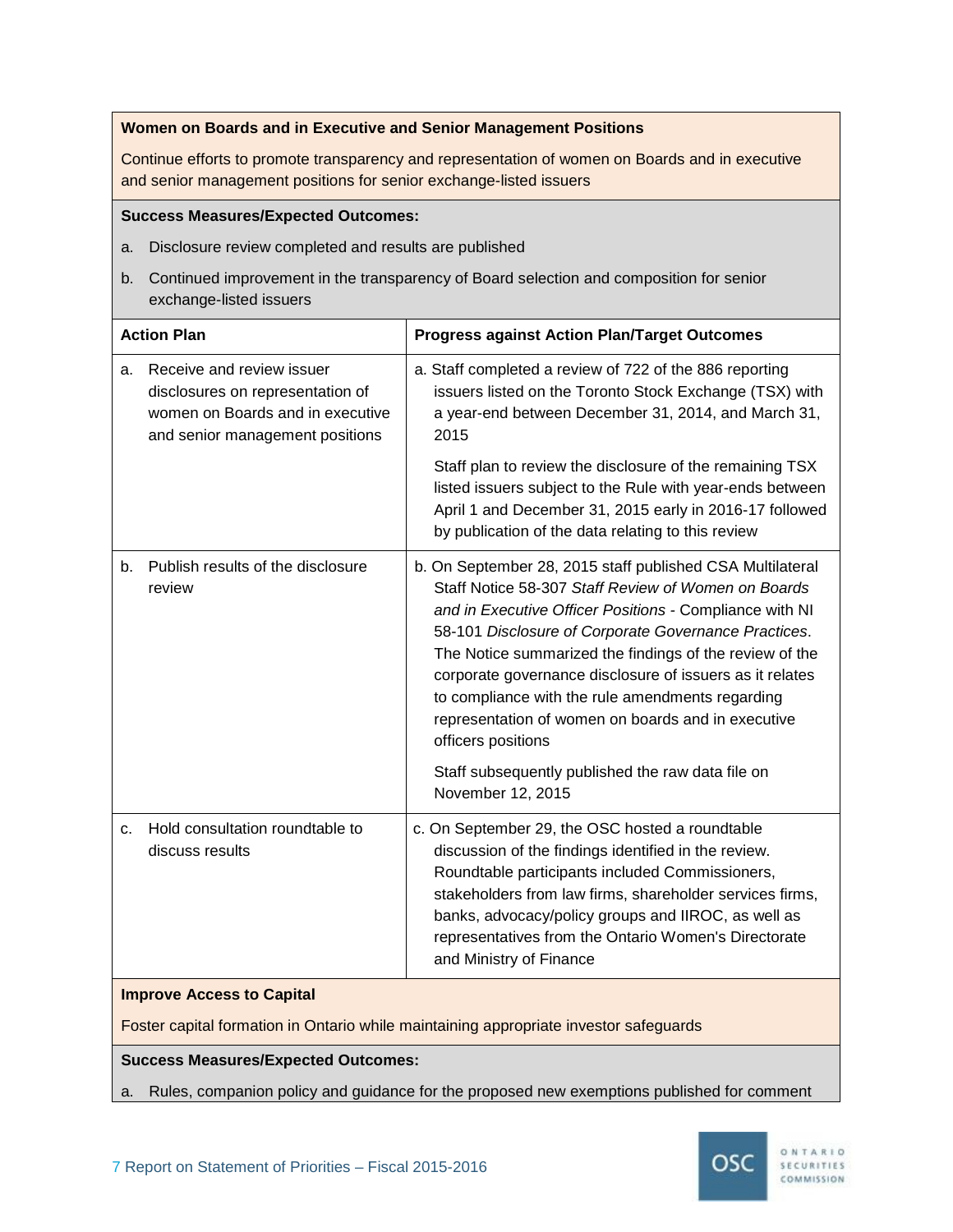and delivered to the Minister for approval

- b. Significant areas of non-compliance identified are appropriately addressed by registrants. Reduction in non-compliance by registrants
- c. Improved ability to monitor exempt market activity more efficiently

| <b>Progress against Action Plan/Target Outcomes</b>                                                                                                                                                                                                                                                                                                                                                                                                                  |
|----------------------------------------------------------------------------------------------------------------------------------------------------------------------------------------------------------------------------------------------------------------------------------------------------------------------------------------------------------------------------------------------------------------------------------------------------------------------|
| a. Final rules to implement the following exemptions were<br>published:                                                                                                                                                                                                                                                                                                                                                                                              |
| i. offering memorandum exemption<br>i. Offering memorandum prospectus exemption - Final<br>rules were published on October 29, 2015 and came into<br>from prospectus requirements<br>effect in Ontario on January 13, 2016                                                                                                                                                                                                                                           |
| ii. Crowdfunding regime exemption - Final rules were<br>iii. modernized prospectus-exempt<br>published on November 5, 2015 and came into effect on<br>January 25, 2016                                                                                                                                                                                                                                                                                               |
| iv. new reporting requirements<br>iii. Modernized prospectus-exempt rights offering regime -<br>Final rules were published on September 24, 2015 and<br>came into effect on December 8, 2015                                                                                                                                                                                                                                                                         |
| iv. see b. below                                                                                                                                                                                                                                                                                                                                                                                                                                                     |
| b. A proposed enhanced and harmonized report of exempt<br>distributions was published for comment on August 13,<br>enhanced and harmonized report of<br>exempt distributions to facilitate<br>2015. A final harmonized report was published by the<br>CSA on April 7, 2016 and, subject to Ministerial approval,<br>better monitoring of new prospectus<br>the rules will came into effect on June 30, 2016                                                          |
| c. Staff developed programs to review firms seeking<br>registration reviews focusing on<br>registration as crowdfunding portals to facilitate the<br>these new exemptions and EMD<br>distribution of securities in reliance on the crowdfunding<br>portal business models. Meet with<br>prospectus exemption<br>SROs to ensure our approaches to<br>Compliance review programs were updated to incorporate<br>new procedures to oversee activity relating to the new |
|                                                                                                                                                                                                                                                                                                                                                                                                                                                                      |

#### **Market Structure Evolution**

Respond to issues (market data fees, trading fees) arising from the implementation of the Order Protection Rule (OPR)

#### **Success Measures/Expected Outcomes:**

a. Final changes to update the OPR framework, including approaches for dealing with trading fees and market data fees, are published

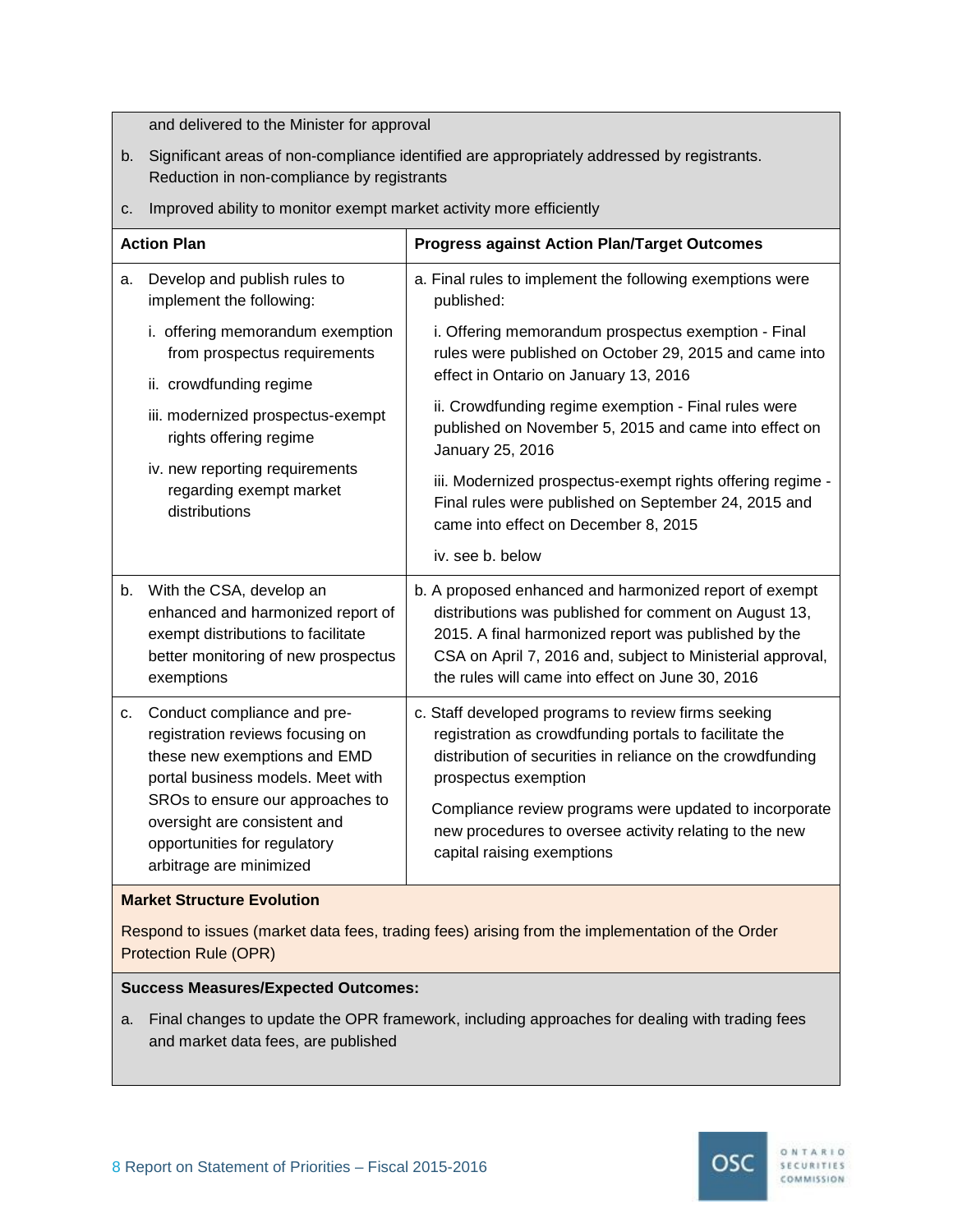| <b>Action Plan</b> |                                                                                                                                                                                         | <b>Progress against Action Plan/Target Outcomes</b>                                                                                                                                                                                                                                                                                                                                                                                                                                    |
|--------------------|-----------------------------------------------------------------------------------------------------------------------------------------------------------------------------------------|----------------------------------------------------------------------------------------------------------------------------------------------------------------------------------------------------------------------------------------------------------------------------------------------------------------------------------------------------------------------------------------------------------------------------------------------------------------------------------------|
| a.                 | OPR framework amended in<br>response to comments received<br>from publication in 2014-2015,<br>including finalizing approaches for<br>dealing with trading fees and<br>market data fees | a. National Instrument 23-101 - Trading Rules was<br>published on April 7, 2016 and subject to ministerial<br>approval, will come into effect on July 6, 2016. Provisions<br>regarding protected markets will come into effect October<br>1.2016<br>At the same time the rule was published, a request for<br>comment was issued on a proposed lower trading fee<br>cap for Canadian-listed securities that are not inter-listed<br>in the US. The comment period expires July 6, 2016 |

# **Goal 3: Deliver Effective Compliance, Supervision and Enforcement**

In October, the OSC published for public comment the proposed policy for the Whistleblower Program. In developing the proposed policy, staff considered comments received on a consultation paper published in February 2015 as well as discussions at a roundtable held in June.

The OSC approved the largest amount of investor compensation to date in an OSC no-contest settlement in which harmed investors will receive approximately \$156.1 million. The OSC report on 2015 Enforcement activities was published in March 2016, highlighting how a combination of new tools and stronger partnerships with law enforcement agencies resulted in improved enforcement outcomes including more cases commenced.

# **Enhance Compliance through Effective Inspections, Supervision and Oversight**

Protect investors and foster confidence in our markets by confirming compliance with our regulatory framework

- a. New supervision programs in place and initial results of programs and reports on exempt market activity developed and published
- b. Systems for oversight and to facilitate systemic analysis of the Ontario derivatives markets will be in place
- c. Compliance program for the trade reporting rule in place. Reviews of largest derivatives participants commenced

| <b>Action Plan</b>                                                                                                                                                                                                                                                  | <b>Progress against Action Plan/Target Outcomes</b>                                                                                                                                                                                                                                                                                                                                             |  |
|---------------------------------------------------------------------------------------------------------------------------------------------------------------------------------------------------------------------------------------------------------------------|-------------------------------------------------------------------------------------------------------------------------------------------------------------------------------------------------------------------------------------------------------------------------------------------------------------------------------------------------------------------------------------------------|--|
| Develop and implement programs<br>a.<br>to effectively oversee an expanded<br>exempt market in Ontario including<br>a risk based supervision program<br>for issuers and registrants and<br>tailored pre-registration reviews and<br>compliance examination programs | a. Compliance and Registrant Regulation (CRR) has<br>updated the compliance review program to incorporate<br>new procedures with respect to the new capital raising<br>initiatives. Training sessions were held for staff to discuss<br>the changes to the compliance program<br>OSC staff commenced reviews on derivatives dealer<br>compliance with the data reporting requirements in Part 3 |  |

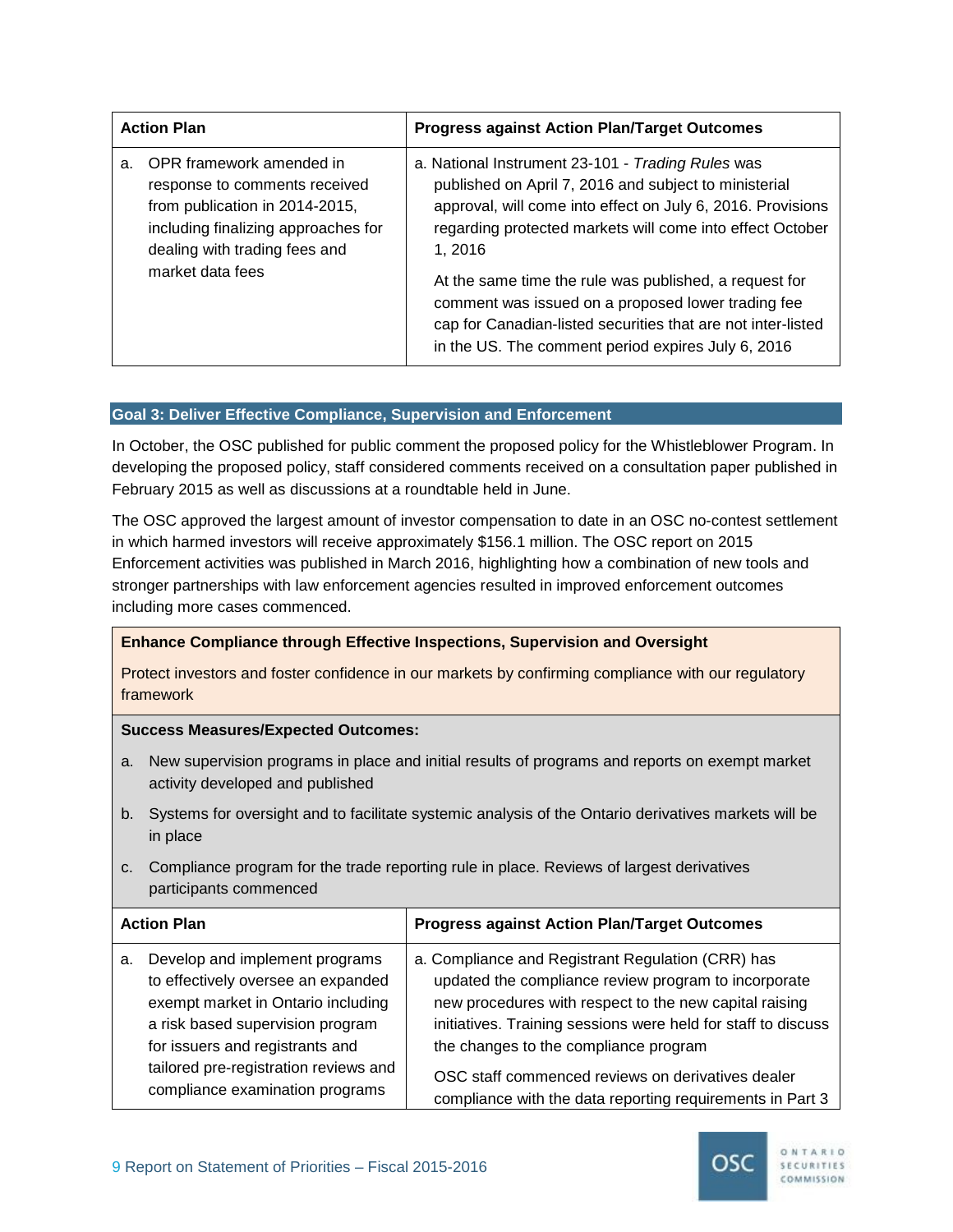|    |                                                                                                                                                                                                                                  | of OSC Rule 91-507 Trade Repositories and Derivatives<br>Data Reporting                                                                                                                                                                                                                                                                                                                                                                                                                                                                                                                                                                              |
|----|----------------------------------------------------------------------------------------------------------------------------------------------------------------------------------------------------------------------------------|------------------------------------------------------------------------------------------------------------------------------------------------------------------------------------------------------------------------------------------------------------------------------------------------------------------------------------------------------------------------------------------------------------------------------------------------------------------------------------------------------------------------------------------------------------------------------------------------------------------------------------------------------|
| b. | Implement data analysis for<br>systemic risk oversight and market<br>conduct purposes including the<br>development of analytical tools and<br>the creation of snapshot<br>descriptions of the Canadian OTC<br>derivatives market | b. Staff have made progress in a number of areas, including<br>data intake and quality, data analysis, data storage and<br>loading and creating snapshot descriptions of the<br>Canadian OTC derivatives market. In addition, staff have<br>developed a master list of all reporting/non-reporting<br>counterparties in OSC data files, a Legal Entity Identifier<br>(LEI) database and a dashboard that allows for the visual<br>display of every Ontario participants' counterparties in<br>notional and mark to market valuation on a given date.<br>The dashboard also shows the geographical location of<br>all Ontario counterparties globally |

#### **Earlier Identification of Fraud and Other Violations**

Deter misconduct by seeking more timely, actionable information that will allow the OSC to pursue impactful cases of misconduct and serious breaches of securities law

#### **Success Measures/Expected Outcomes:**

a. OSC whistleblower program launched, if appropriate

| <b>Action Plan</b>                                                                   |  | <b>Progress against Action Plan/Target Outcomes</b>                                                                                                                                                                                                                                                                                                                                                           |
|--------------------------------------------------------------------------------------|--|---------------------------------------------------------------------------------------------------------------------------------------------------------------------------------------------------------------------------------------------------------------------------------------------------------------------------------------------------------------------------------------------------------------|
| Complete consultations on<br>a.<br>proposed OSC whistleblower<br>program             |  | a. Staff reviewed comment letters on OSC Consultation<br>Paper 15-401 – Proposed Framework for an OSC<br>Whistleblower Program and consulted with nine OSC<br>Advisory Committees, including the IAP, and participated<br>in three external conferences. On June 9, staff hosted a<br>roundtable discussion on the proposed Whistleblower<br>framework which featured 12 panellists and over 100<br>attendees |
| Respond to comments and publish<br>b.<br>OSC whistleblower policy, if<br>appropriate |  | b. Proposed OSC Policy 15-601 - Whistleblower Program<br>was published on October 28, 2015. The comment period<br>closed in January 2016 and 19 comment letters were<br>received and reviewed<br>OSC expects to launch the Whistleblower Program in<br>summer 2016                                                                                                                                            |

# **Enhance Enforcement and Adjudicative Processes**

Achieve better outcomes from OSC enforcement and adjudicative processes by introducing better tools, analytics and approaches

# **Success Measures/Expected Outcomes:**

a. The OSC's e-hearing directive and applicable case management guidelines result in reduced case

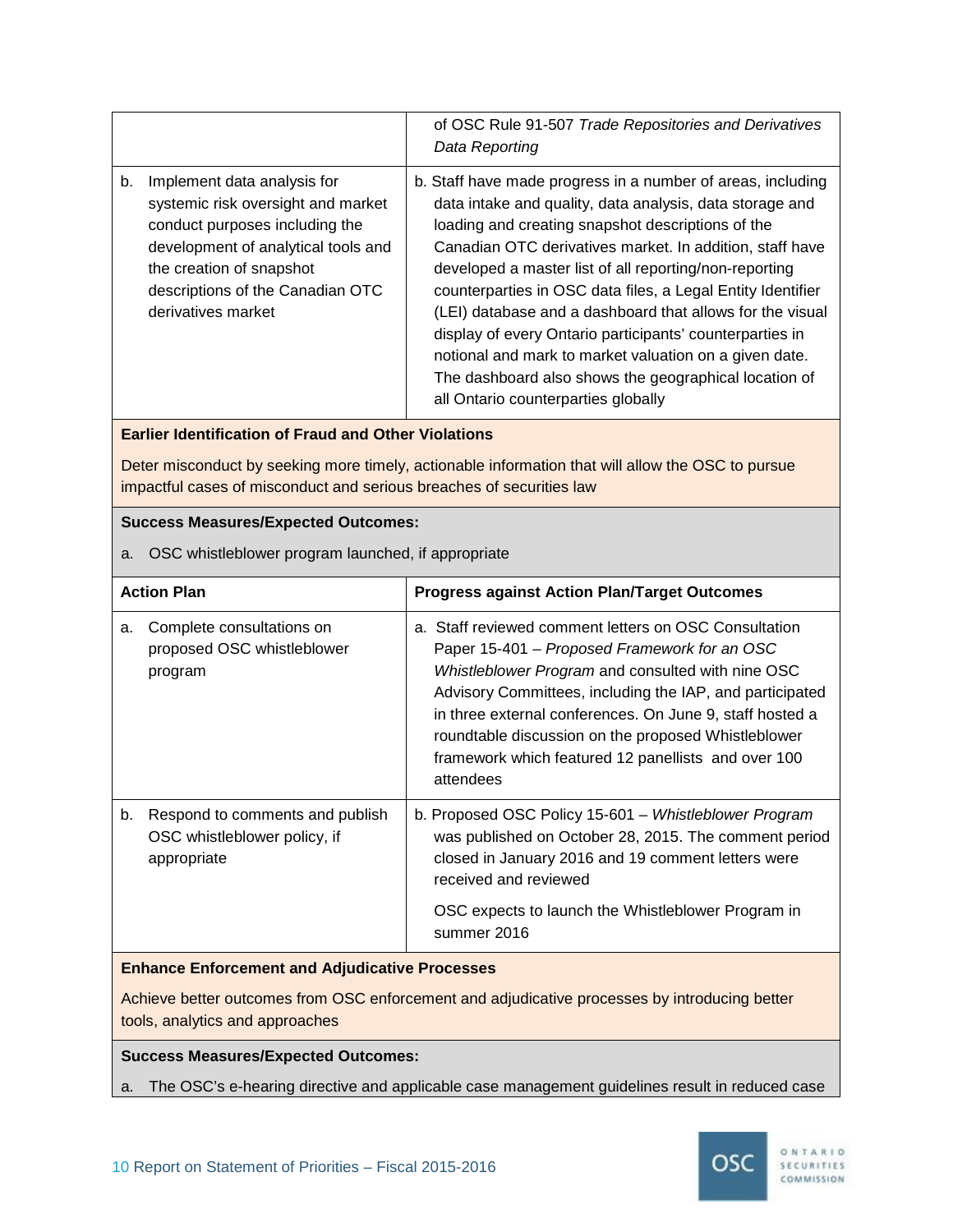|                    | timelines                                                                                                                                                                                                            |                                                                                                                                                                                                                                                                                                                                                                                                                                                                                                                                                                                                                                                                                                                                                                                                                                                                                                                                                                                                                                                                                               |
|--------------------|----------------------------------------------------------------------------------------------------------------------------------------------------------------------------------------------------------------------|-----------------------------------------------------------------------------------------------------------------------------------------------------------------------------------------------------------------------------------------------------------------------------------------------------------------------------------------------------------------------------------------------------------------------------------------------------------------------------------------------------------------------------------------------------------------------------------------------------------------------------------------------------------------------------------------------------------------------------------------------------------------------------------------------------------------------------------------------------------------------------------------------------------------------------------------------------------------------------------------------------------------------------------------------------------------------------------------------|
| <b>Action Plan</b> |                                                                                                                                                                                                                      | <b>Progress against Action Plan/Target Outcomes</b>                                                                                                                                                                                                                                                                                                                                                                                                                                                                                                                                                                                                                                                                                                                                                                                                                                                                                                                                                                                                                                           |
| a.                 | Improve technological support to<br>Enforcement staff, including the<br>Joint Serious Offences Team<br>(JSOT) through enhanced computer<br>forensics and the capacity to<br>conduct e-discoveries and e-<br>hearings | a. Enforcement Technology and Evidence Control (TEC)<br>staff continue to assist the Joint Serious Offences Team<br>(JSOT) in the execution of search warrants and conduct<br>forensic analysis. Forensic Specialists have been working<br>closely with Enforcement TEC staff, JSOT and the<br>Ministry of the Attorney General to prepare electronic<br>hearing briefs that comply with the eHearing directive.<br>Three e-hearings were held during the fiscal year<br>Enforcement Staff participated in the CSA's E-Discovery<br>Working Group which was formed to facilitate regular,<br>cooperative information sharing on electronic evidence<br>issues. The Group is identifying trends and issues which<br>may impact how electronically stored information (ESI) is<br>created, stored, collected, and presented, and will be<br>working towards standards for obtaining, reviewing,<br>disclosing, and managing ESI. The Group met with the<br>Canadian Bankers Association which agreed to work<br>closely with them to improve data delivery standards and<br>create efficiencies |
|                    |                                                                                                                                                                                                                      | In addition, the Enforcement Branch acquired a large-<br>scale file storage solution to support increased computer<br>forensic analysis and evidence storage                                                                                                                                                                                                                                                                                                                                                                                                                                                                                                                                                                                                                                                                                                                                                                                                                                                                                                                                  |

# **Timely, Fair and Efficient Adjudication**

The OSC will improve its case management and adjudicative processes through more transparent policies, practices and procedures and more timely issuance of its orders, decisions and reasons

- a. The Electronic Case Management and Hearing System will be implemented and monitoring of issues and enhancements to the newly designed system will be made as appropriate
- b. Improved access to the tribunal. The efficiency and timeliness of tribunal adjudicative hearing and deliberation processes will be improved. Decisions will be released within six months
- c. The Tribunal will monitor the implementation of its newly adopted Case Management Timeline for Enforcement proceedings, and address arising issues

| <b>Action Plan</b> |                                                                                                                                                                        | <b>Progress against Action Plan/Target Outcomes</b>                                                                                             |
|--------------------|------------------------------------------------------------------------------------------------------------------------------------------------------------------------|-------------------------------------------------------------------------------------------------------------------------------------------------|
| a.                 | Continue the implementation of its<br>Electronic Case Management<br>System and Hearing system and<br>use of technology to enhance<br>accessibility for respondents and | a. In April 2015, the OSC began a pilot phase for e-hearings<br>using a new electronic case management system and<br>have held three e-hearings |

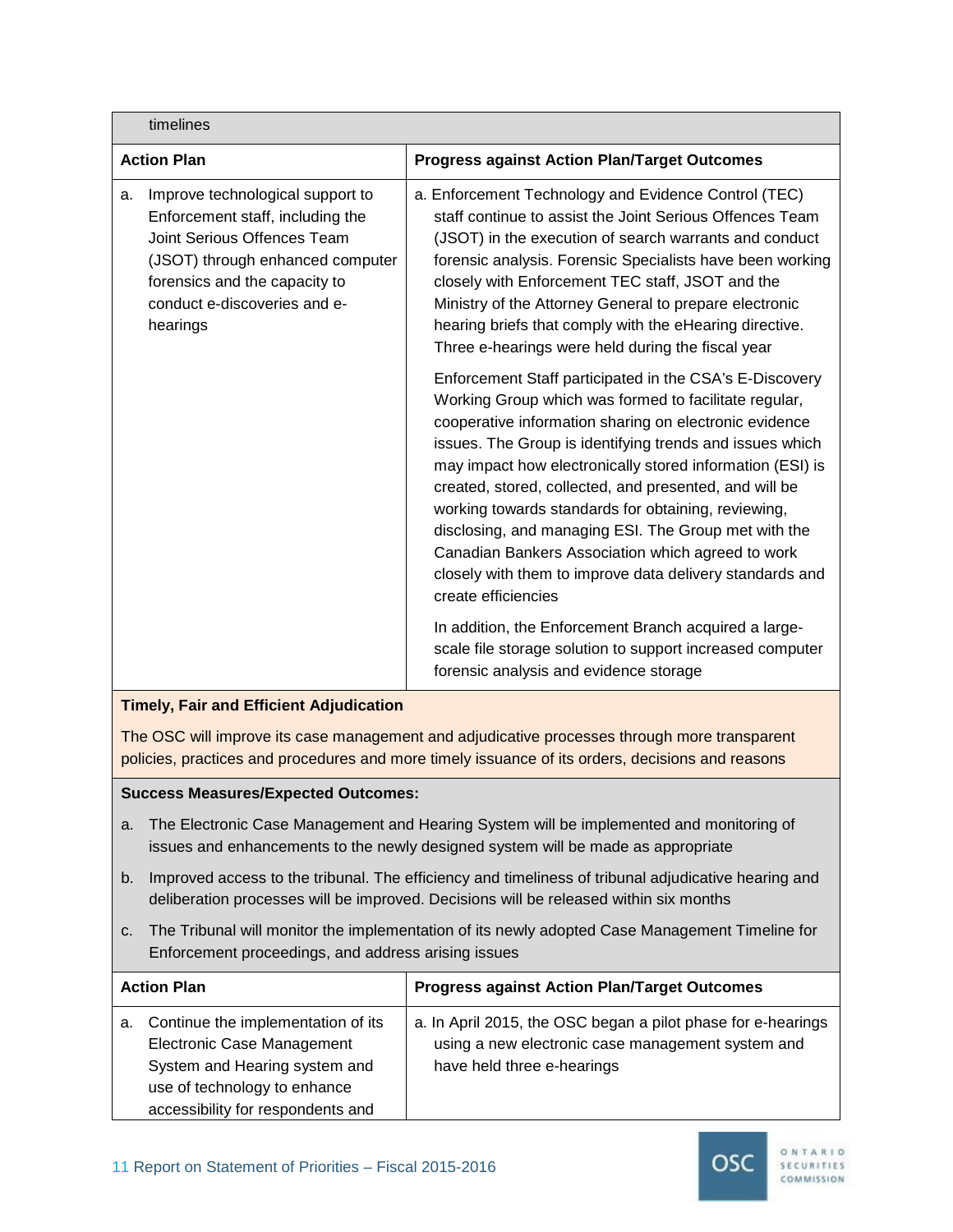|    | the public by holding electronic<br>hearings                                                                                                       |                                                                                                                                                                                                                                                                                                                                   |
|----|----------------------------------------------------------------------------------------------------------------------------------------------------|-----------------------------------------------------------------------------------------------------------------------------------------------------------------------------------------------------------------------------------------------------------------------------------------------------------------------------------|
| b. | Implement and monitor adherence<br>to its internal guideline for the timely<br>release of decisions within six<br>months                           | b. The Secretary's Office continued to monitor the<br>implementation of the Commission's guideline for the<br>release of decisions within six months of the hearing, and<br>report to the Adjudicative Committee. Ninety-three<br>percent (93%) of decisions released this year were<br>released within six months of the hearing |
| c. | Adhere to newly adopted Case<br><b>Management Practice Directive</b><br>regarding a new Case Management<br>Timeline for Enforcement<br>Proceedings | c. The Secretary's Office continued to monitor the<br>implementation of the recently adopted Case<br>Management Timeline for Enforcement Proceedings and<br>report to the OSC Adjudicative Committee                                                                                                                              |

# **Goal 4: Promote financial stability through effective oversight**

The OSC continued making significant progress in advancing the regulation of OTC derivatives. A number of proposed rules and amendments were published this year including Mandatory Central Counterparty Clearing of Derivatives, Segregation and Portability, Clearing Agency Requirements and amendments to the Trade Repositories and Derivatives Data Reporting Rule. In April, the OSC released its report on the Canadian fixed income market and subsequently published two Staff Notices outlining the steps that OSC and CSA staff would take to identify opportunities to improve market transparency as well as proposals for enhanced fixed income regulation.

# **Promote Financial Stability through Effective Oversight**

Advance OSC systemic risk oversight and analytic capabilities

- a. Clearing and reporting rules for OTC derivatives that align with international standards and meet G20 commitments will be in place
- b. National Instrument for Registration of Derivatives Dealers published for comment
- c. Notice that outlines recommendations for implementation of segregation and portability (other than for OTC derivatives) published

| <b>Action Plan</b>                                                | <b>Progress against Action Plan/Target Outcomes</b>                                                                                                                                                                                 |
|-------------------------------------------------------------------|-------------------------------------------------------------------------------------------------------------------------------------------------------------------------------------------------------------------------------------|
| Develop rules for the clearing of<br>a.<br><b>OTC</b> derivatives | a. Proposed NI 94-101 Mandatory Central Counterparty<br>Clearing of Derivatives and Proposed Companion Policy<br>was published on February 24, 2016 for comment. Staff<br>expect to publish the Rule in final form in January, 2017 |
|                                                                   | NI 94-102 Segregation and Portability, Companion Policy<br>and Notice were published on January 21, 2016. Staff<br>expect to publish the Rule in final form in January, 2017                                                        |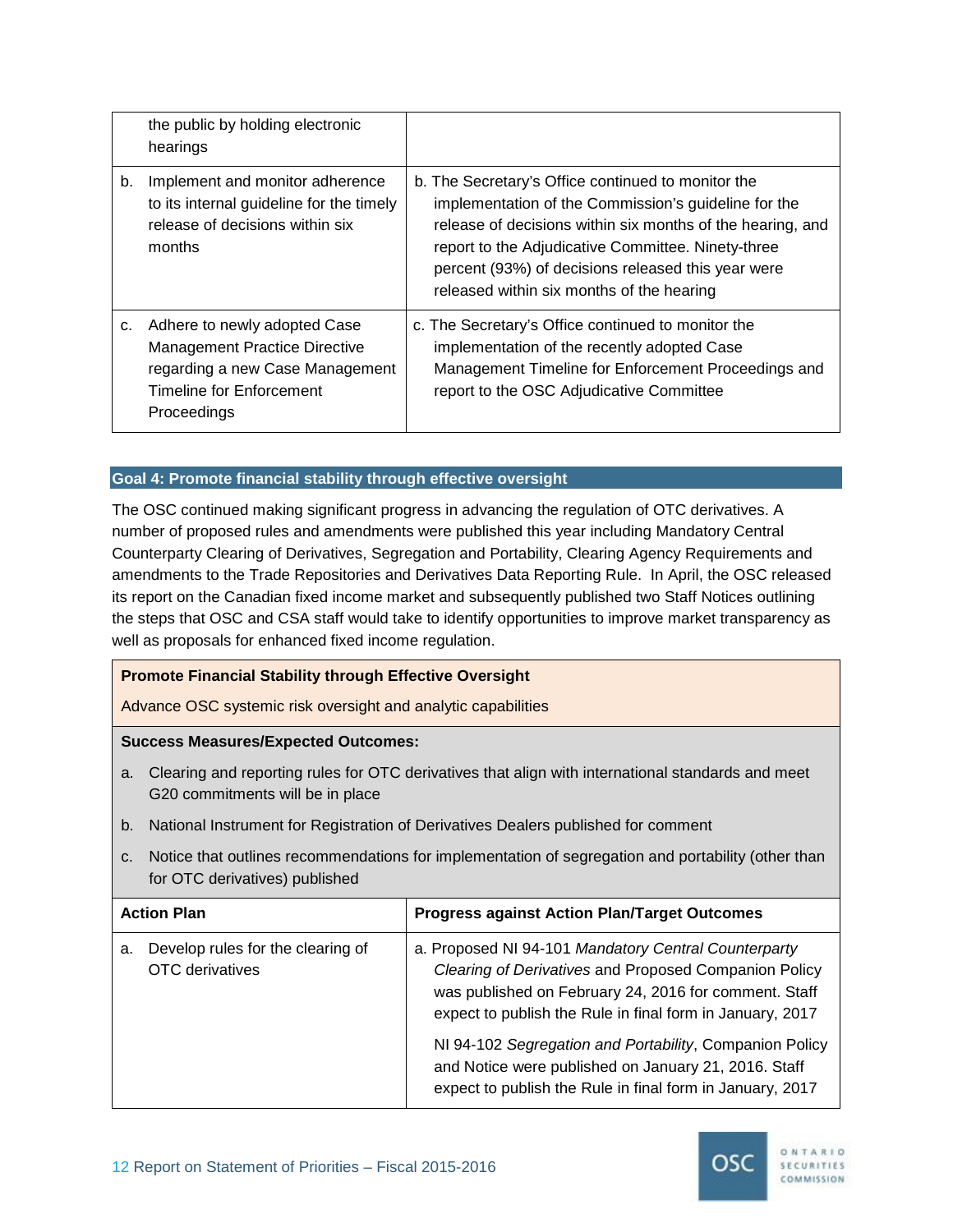| b. | Develop a registrant regulation<br>framework for derivatives market<br>participants                                                                                                    | b. OSC staff continued to work with the CSA on developing<br>an OTC registration regime                                                                                                                                                                                                                                                   |  |  |  |  |
|----|----------------------------------------------------------------------------------------------------------------------------------------------------------------------------------------|-------------------------------------------------------------------------------------------------------------------------------------------------------------------------------------------------------------------------------------------------------------------------------------------------------------------------------------------|--|--|--|--|
| c. | Implement rules and a compliance<br>program for OTC derivatives trade<br>reporting                                                                                                     | c. OSC Staff Notice 91-704 was published on June 29, 2015<br>and set out how the OSC would review compliance with<br>reporting requirements of OSC Rule 91-507 Trade<br>Repositories and Derivatives Data Reporting (the TR<br>Rule)                                                                                                      |  |  |  |  |
|    |                                                                                                                                                                                        | Staff developed a derivatives data reporting compliance<br>program for OSC Rule 91-507 and commenced its first<br>compliance audit of a derivatives dealer                                                                                                                                                                                |  |  |  |  |
|    |                                                                                                                                                                                        | As part of its continued efforts to promote financial<br>stability, the OSC published proposed amendments to<br>OSC Rule 91-507 Trade Repositories and Derivatives<br>Data Reporting for comment. Staff plan to publish the<br>Notice of Amendments, Summary of Public Comments<br>and Amending Instrument early in fiscal 2016-17        |  |  |  |  |
| d. | Implement rule/policy framework for<br>clearing agencies to incorporate<br>CPMI/IOSCO revised standards                                                                                | d. NI 24-102 - Clearing Agency Requirements was<br>published in final form on December 3, 2015 and came<br>into effect on February 17, 2016                                                                                                                                                                                               |  |  |  |  |
| е. | Develop recommendations to<br>implement Principle 14 Segregation<br>and Portability under the CPMI<br><b>IOSCO Principles for Financial</b><br>Market Infrastructures                  | e. Following an industry workshop in November 2015, OSC<br>staff continued to facilitate the coordination of key<br>stakeholders with the goal of identifying and making<br>implementation recommendations before the end of 2016                                                                                                         |  |  |  |  |
|    | <b>Regulation of the Fixed Income Market</b>                                                                                                                                           |                                                                                                                                                                                                                                                                                                                                           |  |  |  |  |
|    | and evaluating access                                                                                                                                                                  | Enhance regulation in the fixed income market by increasing transparency, improving market integrity                                                                                                                                                                                                                                      |  |  |  |  |
|    | <b>Success Measures/Expected Outcomes:</b>                                                                                                                                             |                                                                                                                                                                                                                                                                                                                                           |  |  |  |  |
| a. | Plan published and implementation of proposed changes underway                                                                                                                         |                                                                                                                                                                                                                                                                                                                                           |  |  |  |  |
| b. | participants                                                                                                                                                                           | Improved post-trade transparency allowing more informed decision-making among all market                                                                                                                                                                                                                                                  |  |  |  |  |
|    | <b>Action Plan</b>                                                                                                                                                                     | <b>Progress against Action Plan/Target Outcomes</b>                                                                                                                                                                                                                                                                                       |  |  |  |  |
| а. | Publish a regulatory plan, working<br>with IIROC, that addresses key<br>issues identified in the fixed income<br>review, including requirements to<br>increase post trade transparency | a. On September 17, 2015, CSA staff published CSA Staff<br>Notice and Request for Comment 21-315 Next Steps in<br>Regulation and Transparency of the Fixed Income<br>Market. The notice described the steps that CSA staff<br>would take to enhance regulation in the fixed income<br>market and identify opportunities to improve market |  |  |  |  |

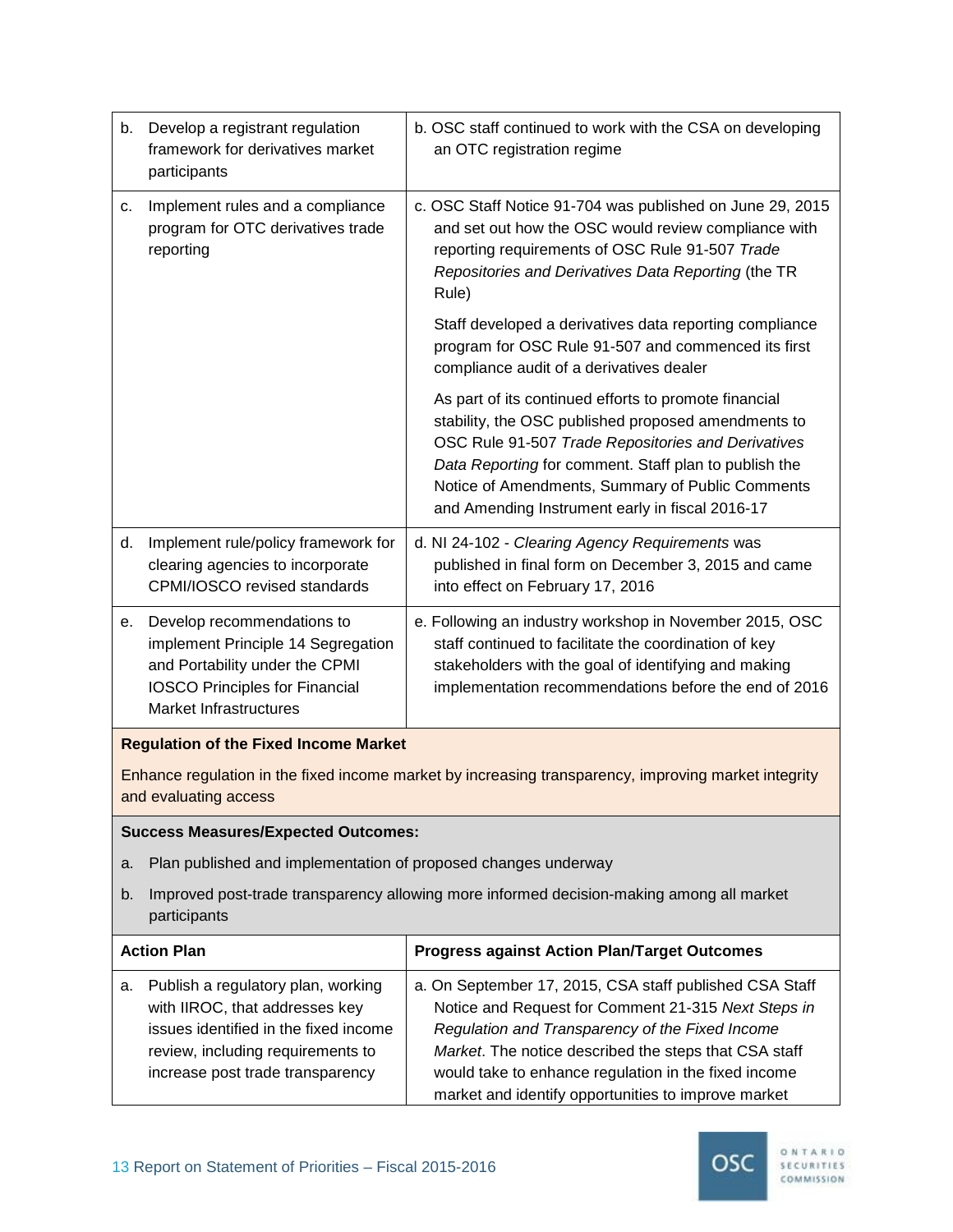| transparency and better protect investor interests. The<br>comment period ended November 1, 2015. Staff<br>reviewed and responded to 14 comment letters                                                               |
|-----------------------------------------------------------------------------------------------------------------------------------------------------------------------------------------------------------------------|
| CSA Staff Notice 21-317 Next Steps in Implementation of<br>a Plan to Enhance Regulation of the Fixed Income<br>Market outlining the proposals for enhanced fixed income<br>regulation was published on April 21, 2016 |

#### **Goal 5: Be an Innovative, Accountable and Efficient Organization**

In October, the OSC hosted 103 delegates from 34 jurisdictions at the IOSCO Board Meeting in Toronto. The OSC continued to engage with its regulatory partners, key industry representatives and senior leaders through its leadership on various committees such as the IOSCO Task Force on Derivatives and IOSCO Policy Committee and participation in key bi-lateral meetings. The OSC held its largest ever *OSC Dialogue* event with more than 300 participants. Attendees praised the international perspective and calibre of panelists, which included three CEOs and five chairs of regulators from around the world. The panel discussions received positive coverage in the national media as well as on social media.

#### **Effectively Influence the International Regulatory Agenda**

Influence the international regulatory agenda to reflect the needs of Ontario's markets

- a. Other regulators seek our views and advice in developing regulatory standards because of the value we bring
- b. Ontario's interests are reflected in international initiatives that relate to issues affecting our markets
- c. Canadian regulatory framework keeps pace with global regulatory developments. Harmonized regulatory approaches internationally and within the CSA, where applicable, reduce regulatory burden on our market participants

| <b>Action Plan</b> |                                                                                                                                                                                     | <b>Progress against Action Plan/Target Outcomes</b>                                                                                                                                                                                                                                                                                                                                                                                                                                                                                                        |
|--------------------|-------------------------------------------------------------------------------------------------------------------------------------------------------------------------------------|------------------------------------------------------------------------------------------------------------------------------------------------------------------------------------------------------------------------------------------------------------------------------------------------------------------------------------------------------------------------------------------------------------------------------------------------------------------------------------------------------------------------------------------------------------|
| a.                 | Enhance our ability to influence and<br>shape the international standard<br>setting process by seeking<br>leadership roles within IOSCO (e.g.,<br>Chair committees and task forces) | a. The OSC influenced the international standard setting<br>process through its multilateral engagement on working<br>groups, committees and task forces. Specifically, the<br>OSC:<br>• contributed to the development of IOSCO's strategic<br>plan to the year 2020 through its participation on the<br>IOSCO 2020 Working Group;<br>• hosted the IOSCO Board and related Committee and<br>Task Force meetings in Toronto in Q3, organizing<br>keynote addresses for the IOSCO Board members by<br>the Ontario Minister of Finance and the Senior Deputy |

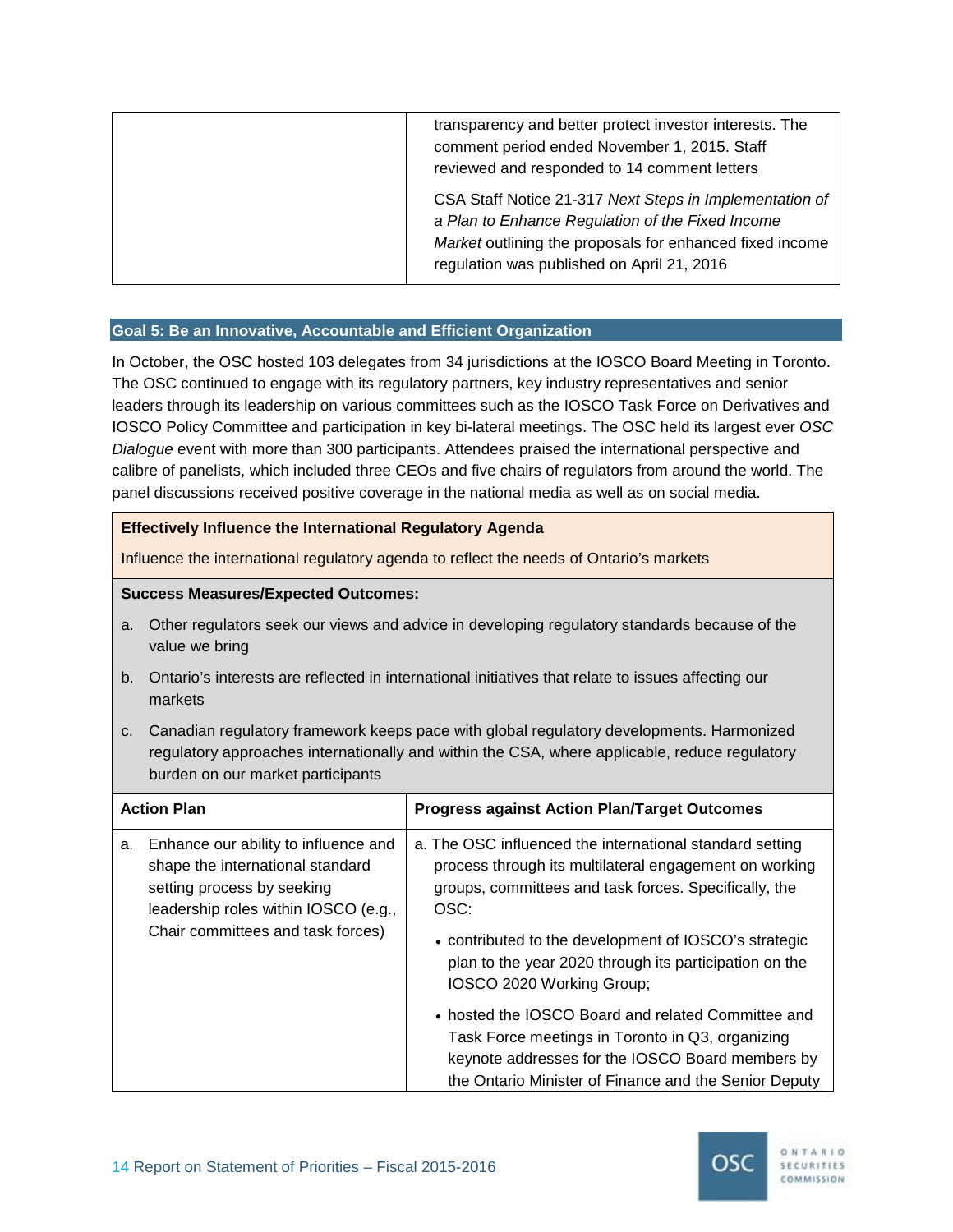|                                                                                                                                                                                      | Governor of the Bank of Canada;                                                                                                                                                                                                                                                                                                                                                                                                                                                                                                                                                                 |
|--------------------------------------------------------------------------------------------------------------------------------------------------------------------------------------|-------------------------------------------------------------------------------------------------------------------------------------------------------------------------------------------------------------------------------------------------------------------------------------------------------------------------------------------------------------------------------------------------------------------------------------------------------------------------------------------------------------------------------------------------------------------------------------------------|
|                                                                                                                                                                                      | • chaired the OTC Derivatives Regulators' Forum<br>(ODRF) and the OTC Derivatives Regulators Group<br>(ODRG) Cross Border Group, hosting both in Toronto<br>in Q2 and Q3 respectively;                                                                                                                                                                                                                                                                                                                                                                                                          |
|                                                                                                                                                                                      | • co-chaired the IOSCO Task Force on Derivatives<br>where new work on ISDA credit default determinations<br>was approved by IOSCO Board;                                                                                                                                                                                                                                                                                                                                                                                                                                                        |
|                                                                                                                                                                                      | • acted as Vice-Chair of IOSCO's Policy Committee on<br>Regulation of Secondary Markets, which is currently<br>examining the liquidity of corporate bond markets;                                                                                                                                                                                                                                                                                                                                                                                                                               |
|                                                                                                                                                                                      | steered the work to update and revise the assessment<br>$\bullet$<br>methodology for the IOSCO Principles relating to<br>enforcement, supervision, and cooperation among<br>regulators                                                                                                                                                                                                                                                                                                                                                                                                          |
|                                                                                                                                                                                      | participated in IOSCO Standing Policy Committees and<br>$\bullet$<br>key task forces, and on the IOSCO-Committee on<br>Payments and Market Infrastructures (CPMI) Policy<br>Steering Group and Data Harmonization Working<br>Group and the Legal Entity Identifier (LEI) Committee<br>on Evaluation and Standards                                                                                                                                                                                                                                                                               |
| Perform greater proactive analyses<br>b.<br>of risks/issues identified by other<br>jurisdictions globally by participating<br>in bi-lateral meetings with key<br>regulatory partners | b. The OSC arranged and participated in a number of<br>bilateral meetings, including with the IOSCO Secretariat,<br>the Securities and Exchange Commission (SEC), the<br>Securities & Futures Commission of Hong Kong (HK<br>SFC), Australia Securities and Investments Commission<br>(ASIC), and the United Kingdom's Financial Conduct<br>Authority (FCA). These meetings enabled staff to share<br>and leverage work on a range of topics, including<br>knowledge management initiatives, proposed changes<br>to the IOSCO Principles and assessment methodology,<br>and enforcement matters |

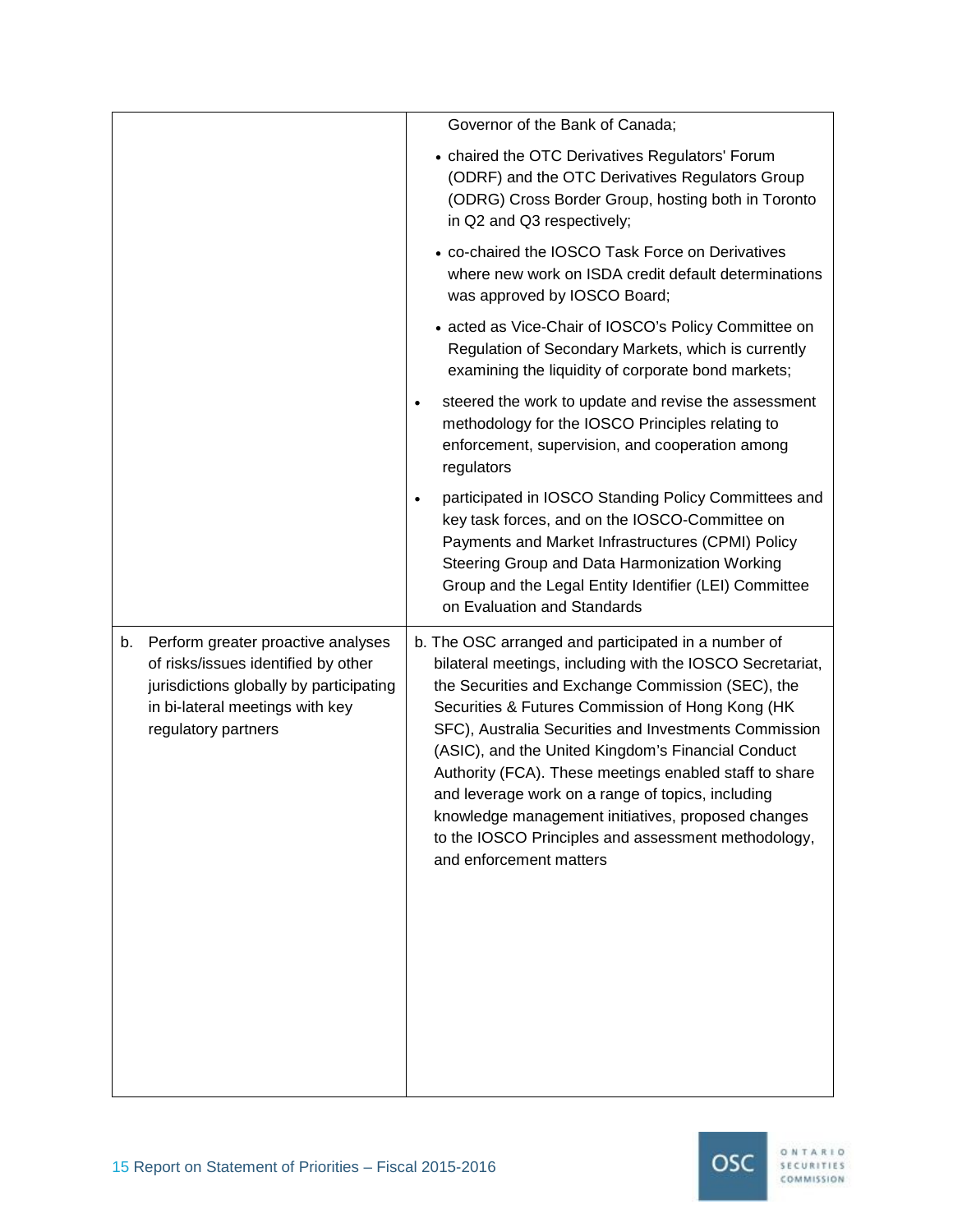#### **Proactive use of Data and Research**

Improve policy development and regulatory outcomes by increasing the integration of economic and quantitative analysis, including regulatory impact analyses, in the development of policies and rules

# **Success Measures:**

- a. Use of research reflected in OSC policy initiatives and OSC publications
- b. Completion of one major research project

| <b>Action Plan</b>                                                                                                                                                                           | <b>Progress against Action Plan/Target Outcomes</b>                                                                                                                                                                                                                                                                                                                                                                                                                                                                                                                                                                                                                                                                                          |
|----------------------------------------------------------------------------------------------------------------------------------------------------------------------------------------------|----------------------------------------------------------------------------------------------------------------------------------------------------------------------------------------------------------------------------------------------------------------------------------------------------------------------------------------------------------------------------------------------------------------------------------------------------------------------------------------------------------------------------------------------------------------------------------------------------------------------------------------------------------------------------------------------------------------------------------------------|
| Continue to develop data collection,<br>a.<br>management and assessment<br>practices                                                                                                         | a. In October 2015, the OSC began publishing on its<br>website summary information about reports of exempt<br>distributions filed in Ontario. The information is updated<br>on a monthly basis                                                                                                                                                                                                                                                                                                                                                                                                                                                                                                                                               |
| Demonstrate enhanced use of<br>b.<br>economic analysis, research and<br>data analysis within the OSC<br>including completing a regulatory<br>impact analysis for proposed policy<br>projects | b. Staff conducted impact analyses on a number of major<br>policy initiatives including proposed amendments to NI<br>81-102 – CSA Mutual Fund Risk Classification<br>Methodology, proposed NI 94-101 - Mandatory Central<br>Counterparty Clearing of Derivatives and proposed NI<br>94-102 - Derivatives: Customer Clearing and Protection<br>of Customer Collateral and Positions<br>In April 2015, the OSC published its report on the<br>Canadian Fixed Income market and in September 2015,<br>published (along with IIROC and MFDA) the results of<br>the mystery shopping research. In October 2015, the<br>OSC published Professor Douglas Cumming's report,<br>entitled "A Dissection of Mutual Fund Fees, Flows and<br>Performance" |

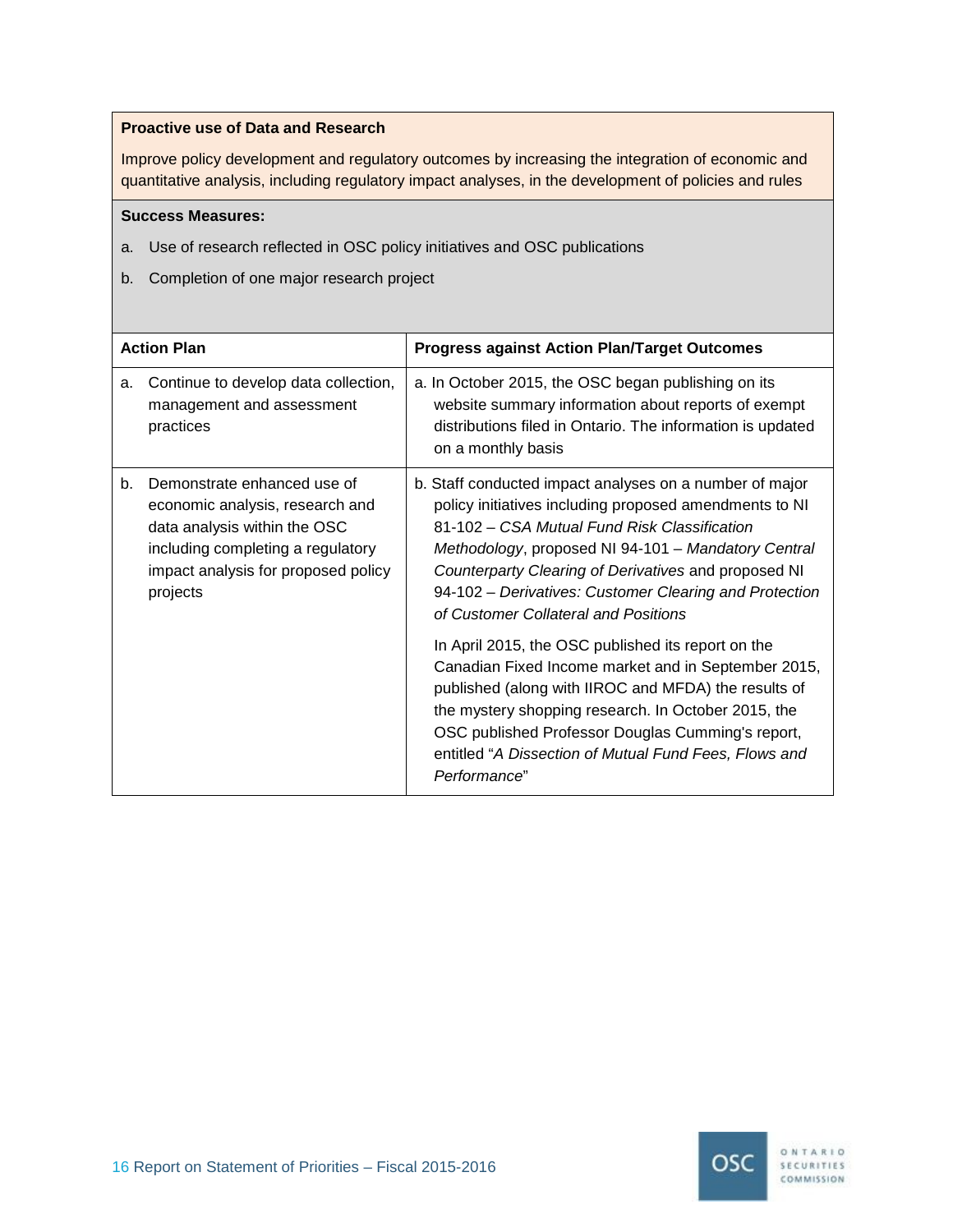# **Annex A - OSC Service Commitment Summary**

#### **Service Standards and Timelines**

In 2014-2015 fiscal year, the OSC introduced its *"OSC Service Commitment - Our Service Standards and Timelines"* as part of its focus on accountability and transparency. The document outlined what stakeholders can expect when dealing with the OSC by summarizing target timelines for answering questions, responding to requests for information and submitting for review offering documents, applications and other filings.

The following tables explain how the OSC has performed against the target timelines. The status section displays a green box where the targets have been met for the entire year, and a yellow box where the target has not been met through the entire year. The notes section provides an explanation where a target has not been met.

#### **Records and Information Management Branch**

| Activity                                       | Target                         | 2015-2016<br>Q4<br>Q3<br>Q2<br>Q1 |                   |                     | <b>Status</b> | <b>Notes</b>                                                                                          |
|------------------------------------------------|--------------------------------|-----------------------------------|-------------------|---------------------|---------------|-------------------------------------------------------------------------------------------------------|
|                                                |                                |                                   |                   |                     |               |                                                                                                       |
| OSC record request<br>acknowledgement          | By end of next<br>business dav |                                   |                   | 100% 100% 100% 100% |               |                                                                                                       |
|                                                | Within 5                       |                                   |                   |                     |               | Q3: One request required six days due to volume of requests                                           |
| OSC record request fulfillment                 | business days                  |                                   | 100% 100% 93% 98% |                     |               | Q4: One request required review by business owners and lifting of<br>confidentiality prior to release |
| Registration record request<br>acknowledgement | By end of next<br>business day |                                   |                   | 100% 100% 100% 100% |               |                                                                                                       |
| Registration record request<br>fulfillment     | Within 5<br>business days      |                                   |                   | 100% 100% 100% 100% |               |                                                                                                       |

#### **Inquiries and Contact Centre**

| <b>Activity</b>            | Target                          | 2015-2016       |                 |    |    | <b>Status</b> | <b>Notes</b>                                                                                                                                                                       |
|----------------------------|---------------------------------|-----------------|-----------------|----|----|---------------|------------------------------------------------------------------------------------------------------------------------------------------------------------------------------------|
|                            |                                 | Q1              | Q2              | Q3 | Q4 |               |                                                                                                                                                                                    |
| Telephone inquiries        | On contact                      |                 | 95% 94% 91% 92% |    |    |               | A spike in volumes during Q4 impacted service standards due to a spill over<br>from registration inquiries from Q3 and the annual fillings from reporting issuers<br>in March 2016 |
| Mail and e-mail inquiries  | 100% within 3<br>business days  |                 | 72% 77% 79% 70% |    |    |               |                                                                                                                                                                                    |
| Mail and e-mail complaints | 100% within 10<br>business days | 91% 90% 95% 88% |                 |    |    |               |                                                                                                                                                                                    |

#### **Compliance and Registrant Regulation Branch**

| <b>Activity</b>                                                 |                                | 2015-2016 |                    |    |         |               |                                                                                                                                                                                                                         |
|-----------------------------------------------------------------|--------------------------------|-----------|--------------------|----|---------|---------------|-------------------------------------------------------------------------------------------------------------------------------------------------------------------------------------------------------------------------|
|                                                                 | Target                         | Q1        | Q2                 | Q3 | Q4      | <b>Status</b> | <b>Notes</b>                                                                                                                                                                                                            |
| New business applications -<br>acknowledge receipt              | 95% within 5<br>business days  |           | 92% 100% 100% 90%  |    |         |               | Q1: Acknowledgement of one file delayed 2 days due to staffing transition<br>Q4: One application delayed due to unusual circumstances. Business<br>processes have since be adjusted to accommodate similar applications |
| New business applications -<br>evaluate application             | 80% within 90<br>business days |           | 67% 89% 100% 100%  |    |         |               | Q1: Changes to resource allocation caused a small delay in the review of one<br>firm application.                                                                                                                       |
| New individuals - dealing reps -<br>evaluate application        | 80% within 5<br>business days  |           | 94% 99%            |    | 93% 80% |               |                                                                                                                                                                                                                         |
| New individuals - advising reps &<br>CCO - evaluate application | 80% within 20<br>business davs |           | 80% 85% 82%        |    | 88%     |               |                                                                                                                                                                                                                         |
| Notice of employment termination                                | 95% within 5<br>business days  |           | 98% 100% 100% 100% |    |         |               |                                                                                                                                                                                                                         |
| Applications for exemptive relief                               | 80% within 40<br>business days |           | 83% 100% 100% 80%  |    |         |               |                                                                                                                                                                                                                         |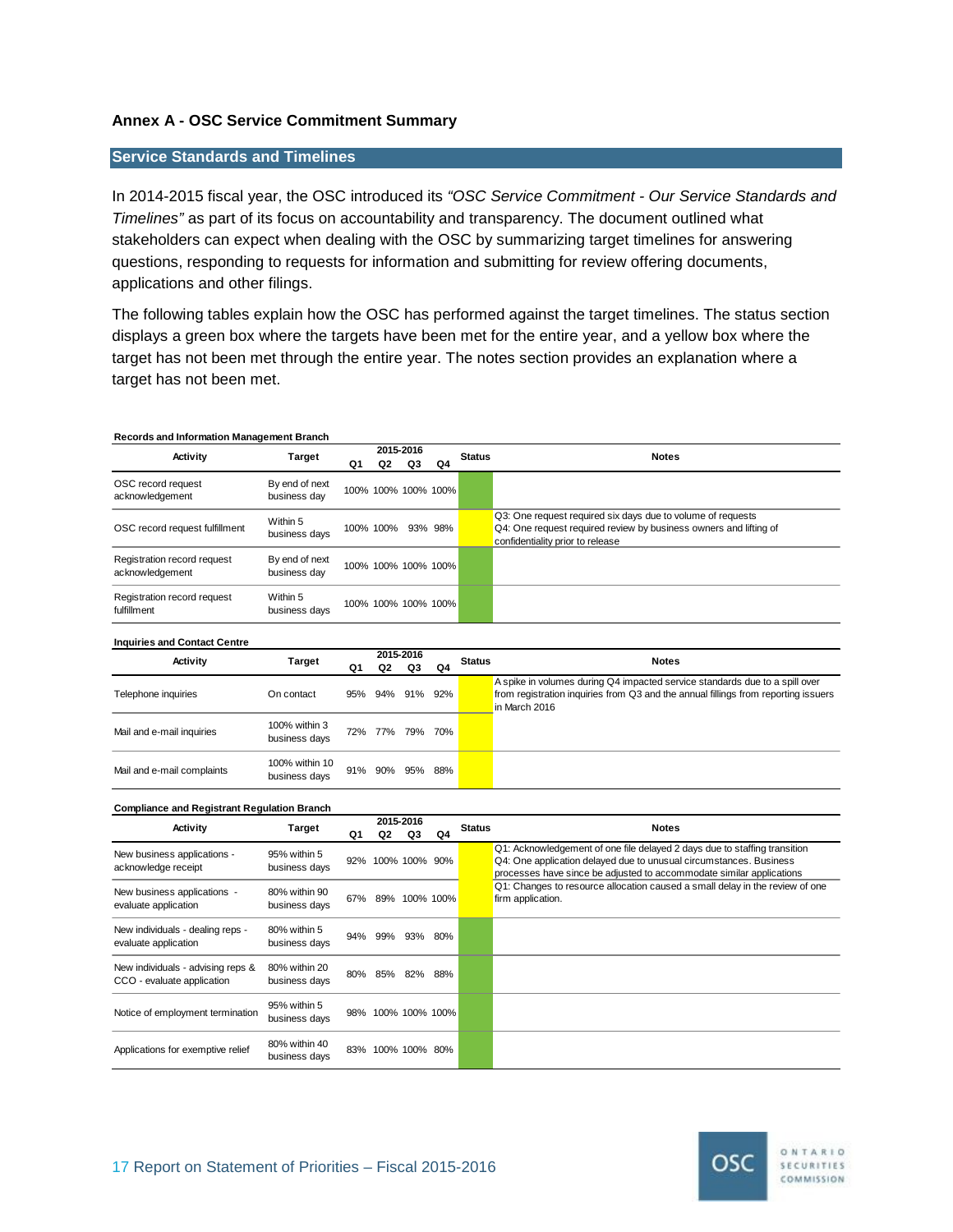#### **Corporate Finance Branch**

| Activity                                              | <b>Target</b>                         | Q1 | Q2 | 2015-16<br>Q3       | Q4 | <b>Status</b> | <b>Notes</b> |
|-------------------------------------------------------|---------------------------------------|----|----|---------------------|----|---------------|--------------|
| Prospectus comment letters<br>(Long Form)             | 80% within 10<br>business days        |    |    | 100% 100% 100% 100% |    |               |              |
| Prospectus comment letters<br>(Short Form)            | 80% within 3<br>business days         |    |    | 100% 100% 100% 100% |    |               |              |
| Prospectus receipts                                   | 80% within 40<br>business days        |    |    | 100% 96% 100% 100%  |    |               |              |
| <b>Exemption applications</b>                         | 80% within 40<br>business days        |    |    | 100% 100% 100% 100% |    |               |              |
| Final prospectus receipts                             | 100% of<br>materials filed<br>by noon |    |    | 100% 100% 100% 100% |    |               |              |
| Amendments - Comment letters                          | 80% within 3<br>business days         |    |    | 89% 100% 100% 100%  |    |               |              |
| Amendments - Receipts                                 | 80% within 40<br>business days        |    |    | 100% 100% 100% 100% |    |               |              |
| Rights-offering circulars -<br><b>Comment letters</b> | 80% within 10<br>business days        |    |    | 100% 100% 100% 100% |    |               |              |
| Rights-offering circulars -<br>Receipts               | 80% within 40<br>business days        |    |    | 100% 100% 100% 100% |    |               |              |

#### **Investment Funds and Structured Products Branch**

| Activity                      |                                | 2015-16 |                 |          |     | <b>Status</b> | <b>Notes</b>                                                                                         |
|-------------------------------|--------------------------------|---------|-----------------|----------|-----|---------------|------------------------------------------------------------------------------------------------------|
|                               | <b>Target</b>                  | Q1      | Q2              | Q3       | Q4  |               |                                                                                                      |
| Prospectus comment letters    | 80% within 10<br>business days |         | 94% 94%         | 93%      | 93% |               |                                                                                                      |
| Prospectus receipts           | 80% within 40<br>business days |         | 87% 90%         | 88% 90%  |     |               |                                                                                                      |
| <b>Exemption applications</b> | 80% within 40<br>business days |         | 71% 90% 79% 74% |          |     |               | NPR files were included as were files containing novel/substantive issues or<br>delayed due to filer |
| Amendments - Comment letters  | 80% within 3<br>business days  |         | 97% 96%         | 91%      | 87% |               |                                                                                                      |
| Amendments - Receipts         | 80% within 40<br>business days |         | 92% 82%         | 87% 100% |     |               |                                                                                                      |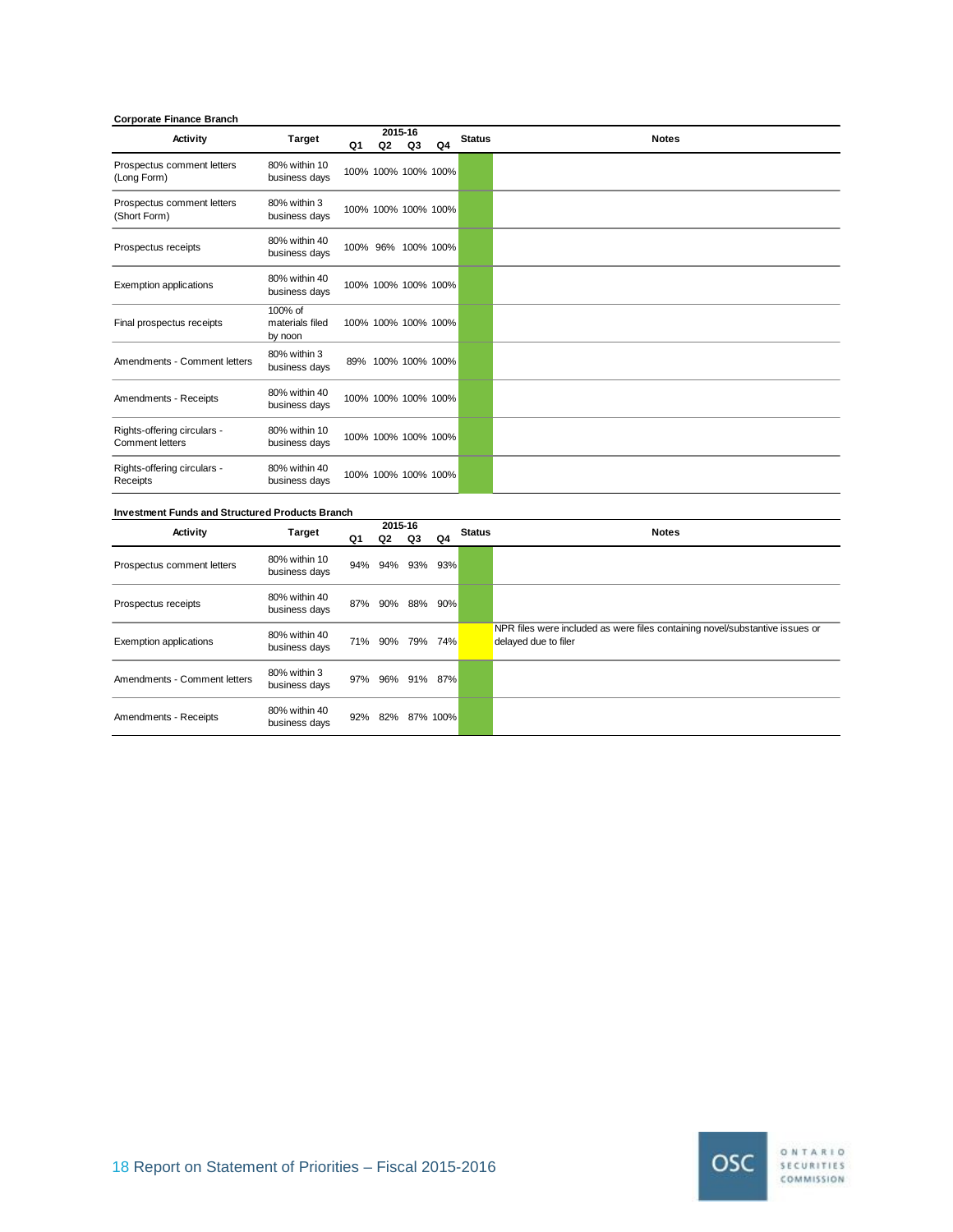# **Annex B – Summary Survey Results from Consultation Sessions and Outreach Events**

#### **Policy Related Consultation Sessions, Guidance and Outreach Events**

The OSC organized a number of roundtable discussions, work shops and seminars throughout the year. Some sessions were policy related consultations with stakeholders and others were educational outreach events. Consultation topics included:

- Women on Boards
- Segregation & Portability: exchange-traded derivatives markets

The OSC hosted a Whistleblower Roundtable on June 9, 2015 but a survey was not conducted.



#### **Overall Rating of Roundtable or Work Shop**

Guidance & Outreach topics covered:

- Elements of an Effective Compliance System
- Annual summary report for dealers, advisers and investment fund managers
- Exempt Market Review
- Mutual Fund Fees
- Registrant Outreach Client Relationship Model

Attendees were surveyed after each event to gauge the effectiveness of the session. All surveys requested feedback on content, delivery, the perceived usefulness of the discussions and supporting information in the form of quantitative ratings and qualitative comments.



# **Overall Rating of Guidance or Outreach Events**

■ Excellent/Very Good Good Average/Poor